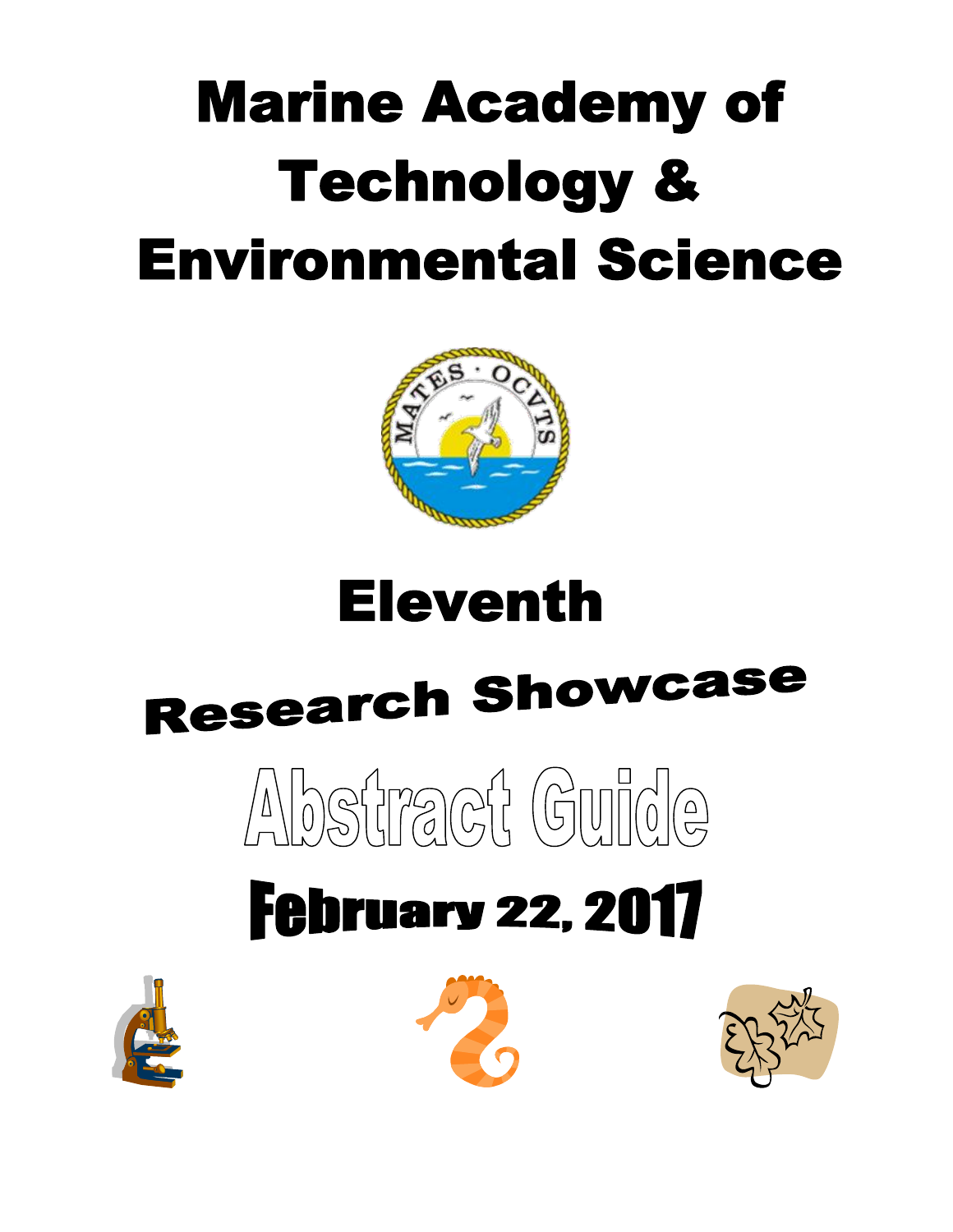#### **February 22, 2017**

 **We are embarking on the research expo a couple of months earlier this year so that we can include more projects in the upcoming Jersey Shore Science Fair. We will be embarking on our "science fair" season this March. But, our students have been busy this past fall presenting at professional organizations. One of our juniors, Rachael Staino, presented her research as a poster at the American Society of Hand Therapist 39th National Conference in Washington, D.C. Rachael will be presenting her research poster at the South Jersey Junior Science and Humanities Symposium in late March. Another junior, Riley Nevil, and senior, Colleen Cochran, presented their posters at the American Shore and Beach Preservation Association in October. Riley took home the best poster award. In late October, three of our seniors, Anna Francisco, Samantha Orndorff, and Olivia Schailey, and one junior, Alaina Perdon, presented their research at the American Fisheries Society – Mid-Atlantic Chapter meeting. We are moving toward including more student presentations in professional organizations. In terms of this Expo, all freshmen and transfer students were required to conduct an independent experiment. Once completed, the students completed a poster culminating in the poster session on February 22, 2017. Many hours went into the projects as the first year MATES students will be presenting their posters. All posters will be displayed in alphabetical order of their last names in eight categories. They will also be judged based on their category.** 

**We would like to thank the students for their project presentations this year. The students worked hard and it will show in the following abstracts, and during their poster session. Mr. Jason Kelsey, fellow student research coordinator provides the students with tremendous insight on research. A special thanks to our Research Assistance and Development (RAD) Team that spent hundreds of hours working with the students that started back in the summer 2016. Thanks RAD for all that you do! Thanks to the MATES Parent-Teacher-Student Organization that was generous in providing funds for materials for numerous projects. Also, thanks to SUEZ, Exelon, the EIFF Foundation and to the Fish Hawks for their contributions to our research program. We wish to thank our Ocean County Vocational Technical School Board of Education, Administration (Mr. Hoey, Ms. Weber-Loeffert, Mr. Frazee, and Ms. Carroll) and MATES Staff, especially Mr. David Werner (research advisor). Every one of our MATES Faculty has contributed to the success of this Expo.** *Also, many thanks to Ms. Katie Manna, Ms. Esther Gallacchio, and our wonderful maintenance staff, Roman, Gino and Matt, for all of their support and assistance.* 

**Thanks to the parents who have contributed much time and effort in making the projects possible. Without their support, this research would not be possible. I would like to point out that this year's Research Class (sophomores) helped to organize logistics at the Expo, And, last, but not least, a very special thank you to all our judges who volunteer to provide our students with constructive feedback about their projects.** 

 **Congratulations to all of the students listed in this guide for their hard work this year.**

**Sincerely,**

John Wrok

**John Wnek, supervisor, Science and Research**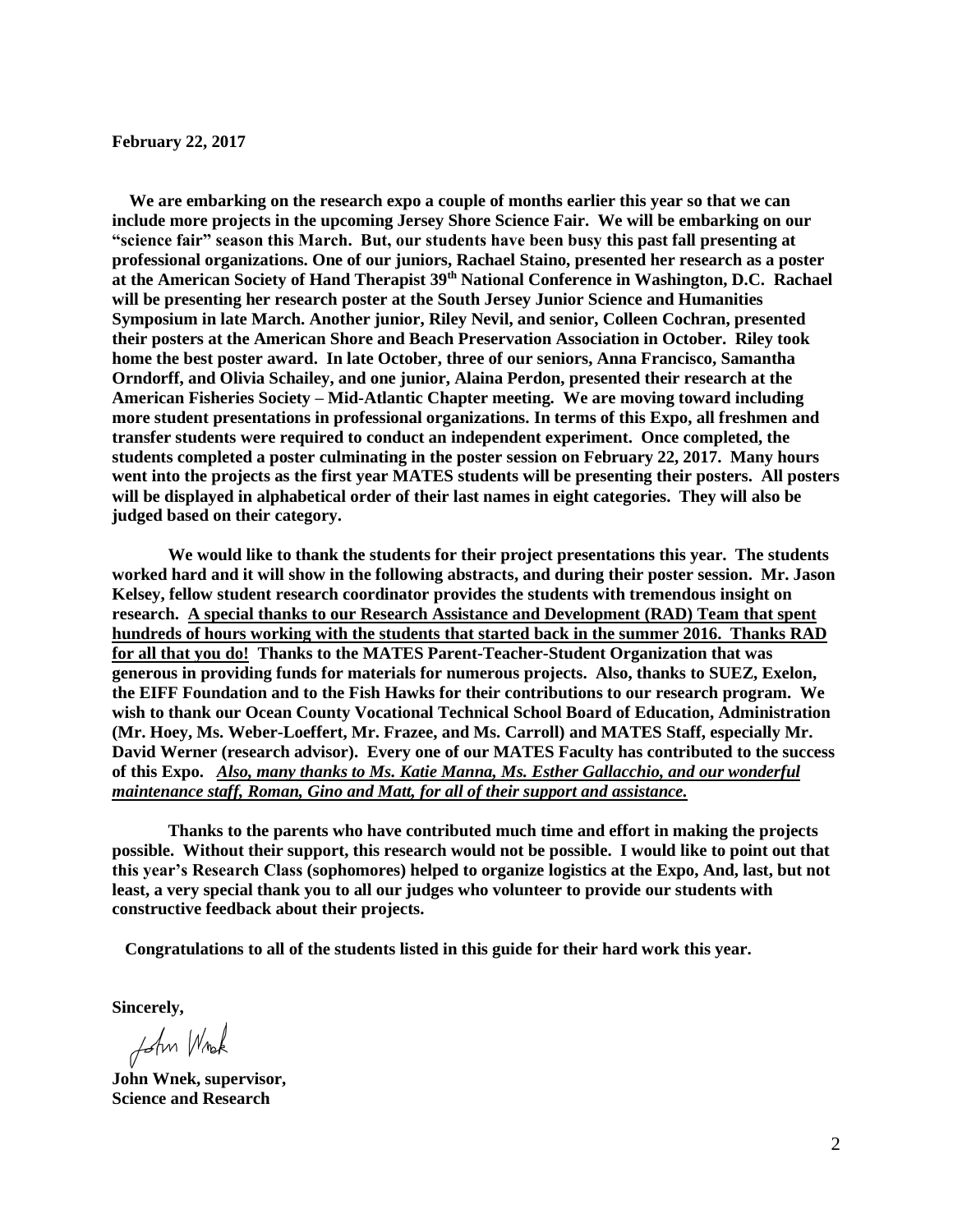#### **TABLE OF CONTENTS**

| <b>CATEGORY/PROJECT NUMBER</b>                          | <b>PAGES</b> |
|---------------------------------------------------------|--------------|
| <b>BARNEGAT BAY AND MARINE SCIENCE</b><br>$(101 - 109)$ | $4 - 7$      |
| <b>BEHAVIORAL AND SOCIAL SCIENCE</b><br>$(201 - 210)$   | $8 - 11$     |
| <b>BOTANY</b><br>$(301 - 310)$                          | $12 - 15$    |
| <b>ECOSYSTEM BOTANY</b><br>$(401 - 409)$                | $16 - 18$    |
| <b>ENVIRONMENTAL AND SPACE SCIENCE</b><br>$(501 - 510)$ | $19 - 22$    |
| <b>HEALTH, MEDICINE AND SPORTS</b><br>$(601 - 608)$     | $23 - 25$    |
| PHYSICAL SCIENCE, ENGINEERING AND MATH<br>$(701 - 710)$ | $26 - 30$    |
| <b>ZOOLOGY</b><br>$(801 - 809)$                         | $31 - 34$    |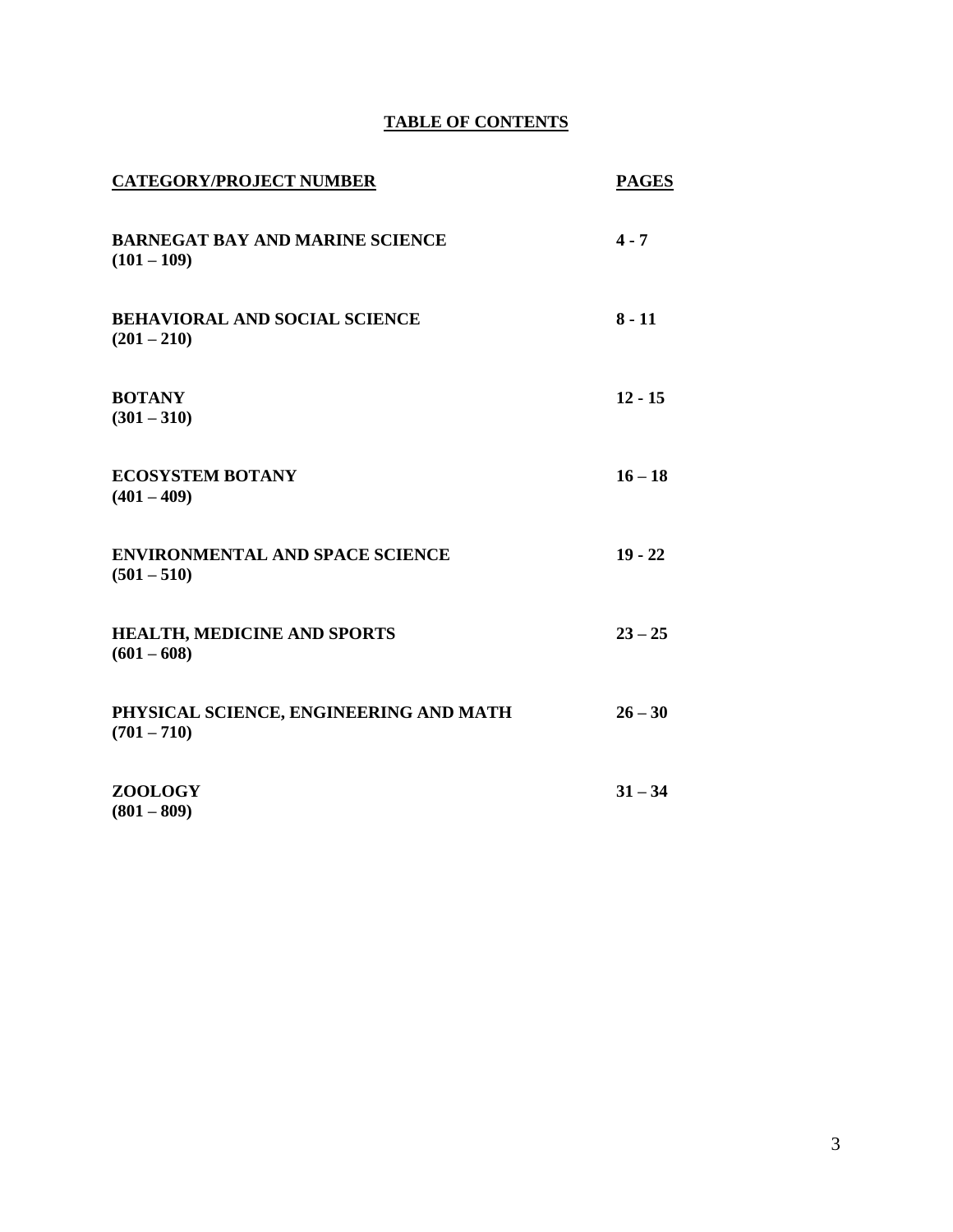#### **BARNEGAT BAY AND MARINE SCIENCE:**

#### **101. HOW DO CHANGES IN PHYSICAL PARAMETERS AFFECT PHOTOSYNTHESISING RATES IN ZOOXANTHELLAE?**

Ariel Baiano, Block 2 Science Class, Marine Academy of Technology and Environmental Science (MATES); Advisors: Mr. Jason Kelsey and Dr. John Wnek

Human pollution is the origin of many catastrophic events that occur on the Earth, including coral bleaching. Coral bleaching is the process by which corals expel the algae that live endosymbiotically within their cells, which are responsible for photosynthesizing and disposing of the coral polyp's waste. This process can be triggered by both increased and decreased photosynthesizing rates. This is caused by water turbidity and temperature increase, two factors that can be altered by various forms of pollution. The objective of this study is to explore the effects of changes in turbidity and temperature on photosynthesizing rates in zooxanthellae algae; the effects were determined by observing changes in pH levels in test subjects exposed to a higher temperature and varying turbidity levels. Each test subject consisted of a cup containing 6 mL of mock seawater and 3 mL of zooxanthellae culture suspended in sodium alginate. The zooxanthellae culture was grown and concentrated over a period of 27 days using a combination of aeration, lighting, and algal enrichment solution. PH measurement was selected as the method of result analysis due to the alkalizing nature of photosynthesis; by reducing carbon dioxide, an acidifying compound, the pH values in a liquid will increase. As time passed between collection periods, the pH values of the heated test subjects had shown to increase at a greater rate in comparison to the control group, meaning the heated test groups had photosynthesized at a higher rate. The data collected from the samples with altered water turbidity, however, showed only slight and inconsistent variation in pH values than between the different turbidity levels, possibly due to the fact that the turbidity values were not altered enough; the different turbidity levels may have been too similar to significantly alter the results. Further testing is required to determine the exact effects of increased turbidity on coral bleaching. The reef environment is crucial to us, and understand the results of this experiment can increase awareness of the negative effects of human pollution on coral bleaching and death.

#### **102. THE EFFECTS OF DIFFERENT HERBICIDES ON TRIFOLIUM AND THE BARNEGAT BAY**

Andrew Beck, Block 2 Science Class, Marine Academy of Technology and Environmental Science (MATES), Advisor: Mr. Jason Kelsey

Many people who live on or near the Barnegat Bay face a common problem. There are always weeds growing in their lawns, patios, gardens, etc. As a result, they use herbicides to kill off these weeds. What they do not know is that these herbicides can have a deadly effect on wildlife in the Barnegat Bay. In my project, I tested three different herbicides: Roundup, Dr. Earth, and a formula I created myself consisting of vinegar, salt and Dawn Dish Detergent, on clovers, shrimp, and mummichogs. I sprayed the allotted amount of herbicide on different pots of clover and then extracted the runoff water and inserted it into tanks containing different specimens. I observed that the Roundup effectively killed off the clover, fish, and shrimp, Dr. Earth had no effect on any of them, and my formula killed off the clover more efficiently than the others while not harming the fish or shrimp. This experiment was important because it shows that Roundup, one of the more popular herbicides, is not as effective nor as good for the environment as a natural homemade herbicide.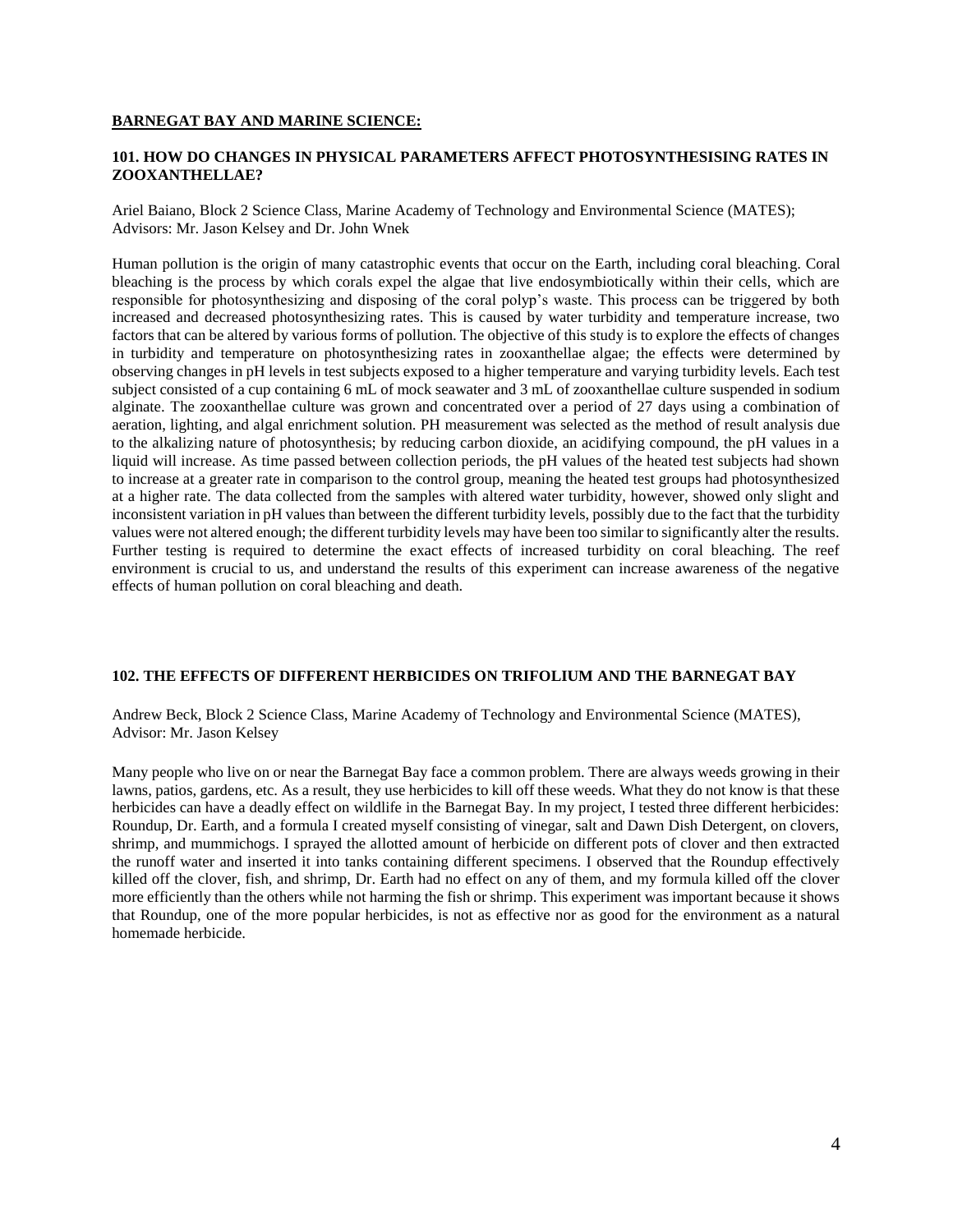#### BARNEGAT BAY AND MARINE SCIENCE (CONT'D)

#### **103. THE EFFECT OF COLOR ON** *PAGURUS LONGICARPUS* **LOCATION**

Emily Corcoran, Block 2 Science Class, Marine Academy of Technology and Environmental Science (MATES), Advisor: Dr. John Wnek

Long-clawed Hermit Crabs, scientific name *Pagurus Longicarpus,* are soft bodied crabs that live in mostly salt or brackish waters, and live inside snail or whelk shells for protection. My experiment tested whether these crabs were more attracted to the red or blue glowsticks placed into their tank. My hypothesis was that the crabs would be more attracted to the blue light, for many crustaceans, such as lobsters, cannot see red light. To test this hypothesis, I placed two red glowsticks in the left side of the tank, and two blue glowsticks in the right side of the tank, waited thirty minutes, and recorded the number of crabs on each side of the tank. I collected twenty (20) points of data for this test, as well as twenty points of data for a test done with only red glowsticks, then only blue glowsticks. My results showed that, contrary to my hypothesis, the crabs appeared to be more attracted to the red glowsticks, and/or repelled away from the blue glowsticks. One possible cause for this outcome is the fact that red light wavelengths are the longest of any color, so they can pass through the water more easily than the much shorter blue light wavelengths. This data gathered is important because not much research has been done on this species, and the vision of other crustaceans has been studied and been used to make advancements in technology.

#### **104. GROWTH RATES OF THREE DIFFERENT TYPES OF ALGAE**

Jennifer Herrera, Block 3 Science Class, Marine Academy of Technology and Environmental Science (MATES); Advisors: Mr. David Werner and Dr. John Wnek

All algae need specific factors to be able to have success and thrive. They require food (nutrients), a water temperature, a pH level, light for photosynthesis, and a specific salinity of water. Water was provided with the specific needs that red algae, green algae, and diatoms require for growth, in 24 ml of water, for the duration of 34 days. During this period of time algae was monitored and checked for growth. It was originally hypothesized that green algae would have the higher growth rate and that diatoms would have the lower growth rate, but after the completion of this experiment it was observed that no algae sprouted in any of the three containers. It is hypothesized that this probably occurred due to the lack of enough oxygen in each of the containers which was needed in the growth of the three algae types. It is also hypothesized that the lack of a starter and the small amount of space each received contributed to the results as well. This experiment could have contributed in the making of biofuels and biofertilizers. In the end, although the experiment was not a success and no algae germinated, a type of green protist did develop.

#### **105. THE BIOLUMINESCENT COLOR PREFERRED BY MARINE LIFE**

Jamie Navarro, Block 4 Science Class, Marine Academy of Technology and Environmental Science (MATES), Advisor: Mr. Kelsey

Bioluminescence is the production and emission of light by a living organism. Some colors produced by bioluminescence, such as green and blue as opposed to red and yellow, are more observable to marine organisms. But are certain colors more favorable than others? Organism's' response to each color can impact behavior such as feeding. This study determines the color preference of Atlantic silversides while feeding. The bioluminescent colors used in this study mimicked natural bioluminescent colors including: blue, green, red, and yellow. Each of the four colored glowsticks was placed at each corner of the tank. The fish were fed once in the morning and once in the evening. When the fish were fed, food was sprinkled at each corner of the tank to observe which color the fish were more comfortable taking food from. The data showed that more fish took food from the corners with the colors blue and green than the others. This study showed that these marine bioluminescent colors, blue and green, were more favorable than red and yellow.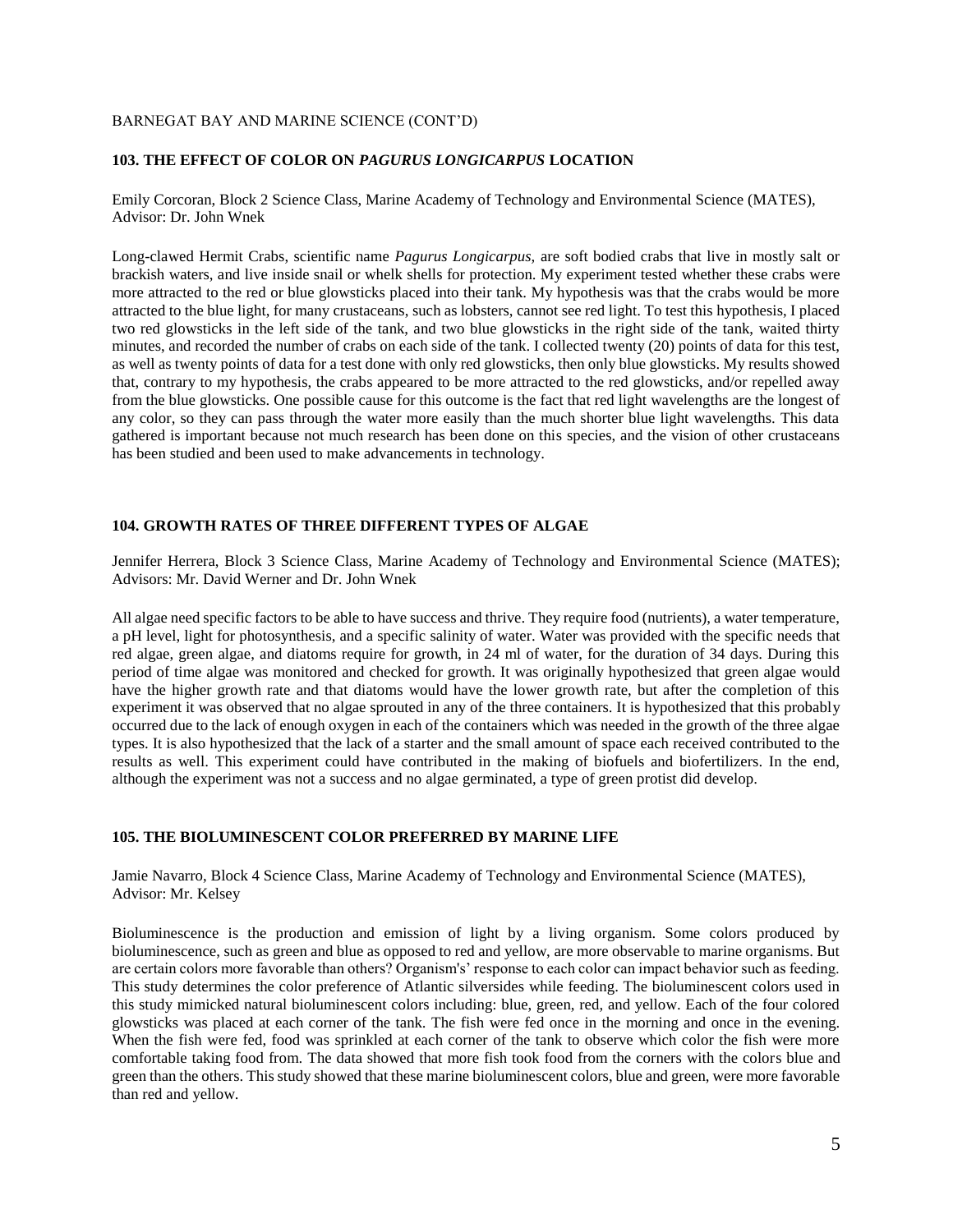#### BARNEGAT BAY AND MARINE SCIENCE (CONT'D)

#### **106. ENVIRONMENTAL CONDITIONS THAT CHANGE QUANTITIES OF PLANKTON IN BARNEGAT BAY**

Michael Pang, Block 4 Science Class, Marine Academy of Technology and Environmental Science (MATES), Advisor: Dr. John Wnek

Barnegat Bay faces threats in water quality, habitat and environment changes, and impacts to its organisms including microorganisms such as algae and zooplankton. What kind of weather affects these microorganisms and how does civilization affect the plankton quantity? To test if there is a connection between weather and plankton quantity, samples of plankton were collected using a plankton net and several environmental conditions were measured. The quantity of plankton was estimated using a turbidity meter to measure turbidity. The results showed that turbidity was significantly higher in the southern region of Barnegat Bay where there has been less development. It was found that air temperature, water temperature, salinity, and pH were factors that changed the plankton. In conclusion, measuring and comparing the amount of plankton can predict the amount of development and environmental change in Barnegat Bay.

#### **107. THE HABITAT PREFERENCE AND EATING BEHAVIOR OF ATLANTIC SILVERSIDE (***MENIDIA MENIDIA***)**

Krystal Rodgers, Block 3 Science Class, Marine Academy of Technology and Environmental Science (MATES); Advisor: Mr. Jason Kelsey

Atlantic Silverside (*Menidia menidia*) is a common species of fish that is distributed worldwide. Due to wave currents, many habitats become buried by the shifting of another habitat. Throughout the ocean, there is an exorbitant amount of diverse habitats that are naturally preferred by specific organisms. My research focused on the habitat preference of Atlantic Silversides as well as which habitat they favor feeding in. 20 Atlantic Silversides were placed in a 5 foot tank with 5 different seafloor sediments: mud, sand, rocks, shells, and sea lettuce. Each day, data of each silversides location was recorded in the morning and at night for a length of 25 days along with a recording of their location in the afternoon when they were fed. All data was separated into 2 different tables. One was about the Atlantic Silversides preferred habitat to live in and the other was their preferred habitat to feed in. To analyze my final data, I averaged the amount of fish in each specific sediment for both their preferred feeding and living habitats. As a conclusion of all my observations, it appears that Atlantic Silversides prefer to live and feed in a sea lettuce habitat opposed to the other seafloor sediments.

#### **108. EFFECT OF EELGRASS DECOMPOSITION ON THE NITRATES, PHOSPHATES, AND SULFATES IN BARNEGAT BAY**

Emily Rossini, Block 3 Science Class, Marine Academy of Technology and Environmental Science (MATES), Advisors: Mr. David Werner and Dr. John Wnek

*Zostera marina* (a type of eelgrass) is a widespread submerged aquatic vegetation that is often mistaken for seaweed. Beds of eelgrass are home to a variety of species of marine life, and they supply these organisms with the food, shelter, and nutrients necessary to survive in their environment. When *Z. marina* deteriorates, it releases chemicals such as phosphates, nitrates, and sulfates into the surrounding water. The objective of my experiment was to analyze the amount of these chemicals being released into the Barnegat Bay. This information could be used to explain the effect of these chemicals on the marine life living in the bay, both positive and negative. I conducted my experiment by collecting samples of eelgrass from four different locations throughout Barnegat Bay. Tubs of eelgrass were set up and tested weekly for nitrate, phosphate, and sulfate contents. The results showed that there was a positive correlation between time (in weeks) and nitrate levels. However, there was no correlation in phosphates and sulfates.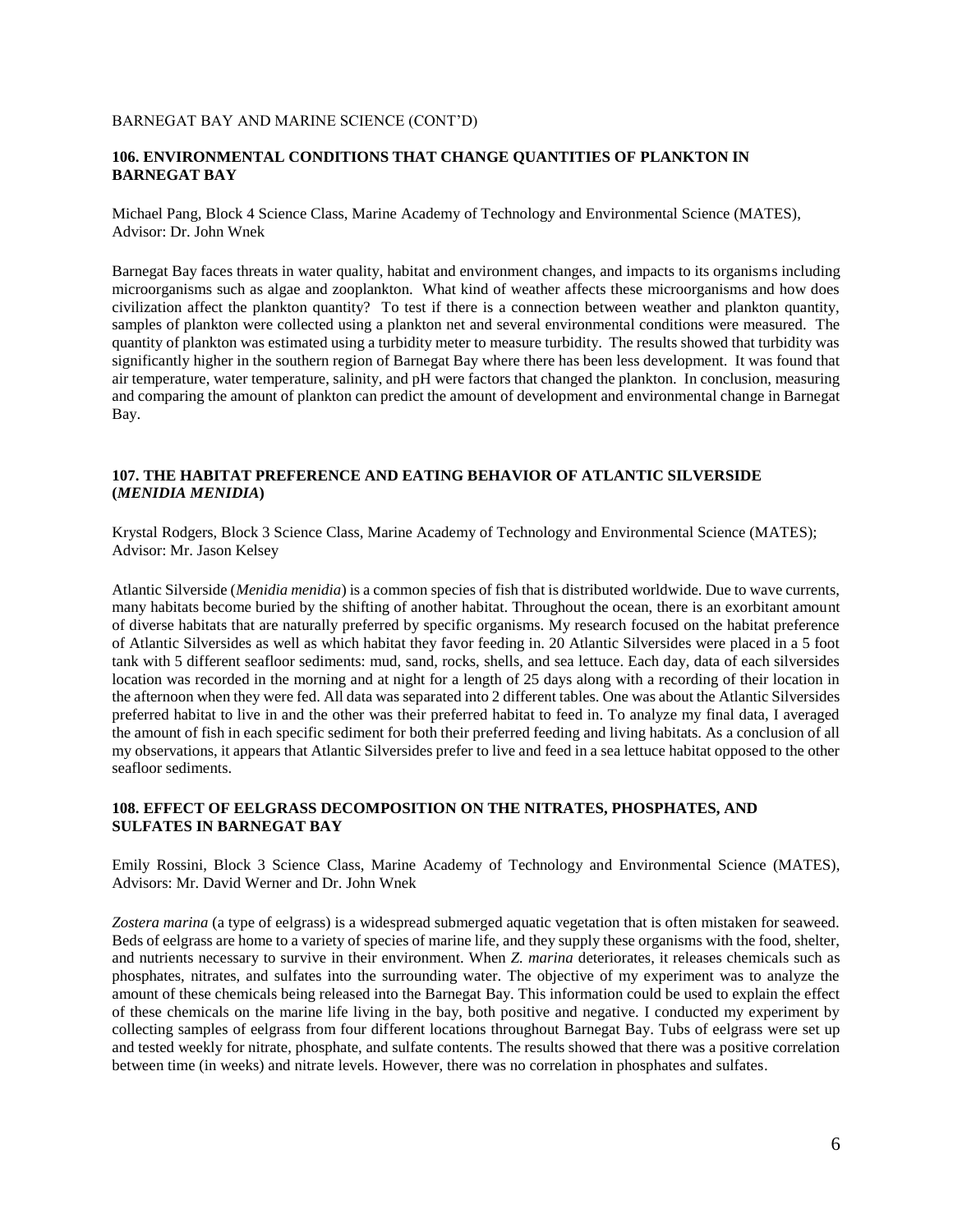#### BARNEGAT BAY AND MARINE SCIENCE (CONT'D)

#### **109. HOW SALINITY AFFECTS THE GROWTH OF** *CHRYSAORA QUINQUECIRRHA* **POLYPS IN BARNEGAT BAY**

Samantha Voicheck, Block 1 Science Class, Marine Academy of Technology and Environmental Science (MATES), Advisor: Mr. David Werner

*Chrysaora quinquecirrha* are a type of jellyfish that have become a nuisance in Barnegat Bay in recent years. Their growing populations have become a large problem for the bay's ecosystem, but no one understands why these stinging jellyfish are flourishing. One deciding factor could be salinity. To determine if salinity is significant, *Chrysaora quinquecirrha* polyps were placed in three tanks with a salinity of 15 ppt, 20 ppt and 25 ppt respectively. The polyps were then fed and counted daily and this data was documented and compared to observe which salinity the polyps grew the most in. It was discovered that the polyps in the 25 ppt tank grew the most. This means that the salinity of Barnegat Bay could be a significant influence as to why this specific species of jellyfish is thriving in the bay. This research could be a beneficial starting point for future Barnegat Bay researchers because it gives information to reference and gather ideas from. With this research and any future developments we will hopefully one day control the jellyfish populations and restore Barnegat Bay.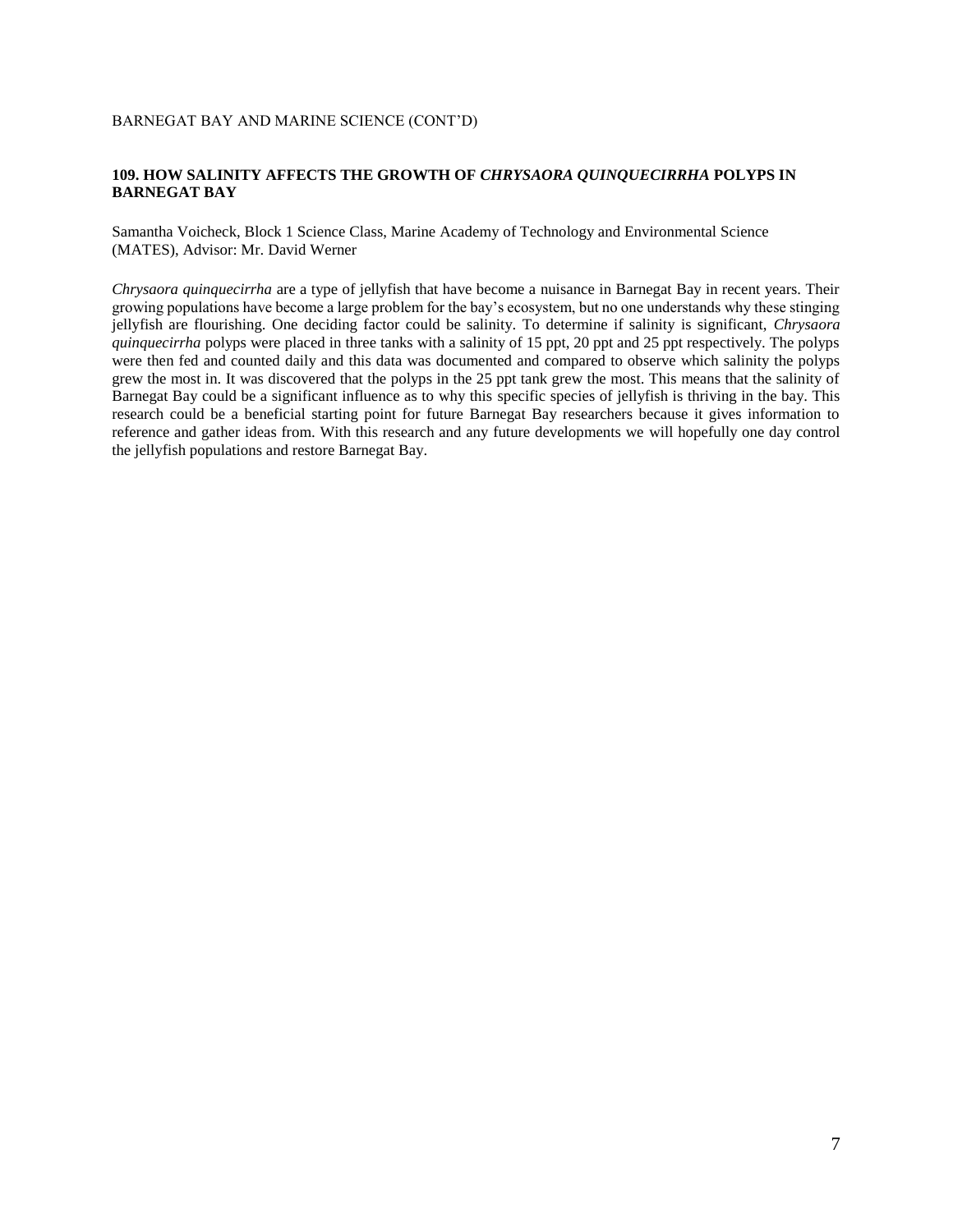#### **BEHAVIORAL AND SOCIAL SCIENCE:**

#### **201. SUBJECTIVITY OF SOCIAL COGNITION IN MALES VERSUS FEMALES**

Anthony Chen, Block 3 Science Class, Marine Academy of Technology and Environmental Science (MATES), Advisor: Mr. Dave Werner

People often make the claim that males and females act and think differently. Research shows that males and females have different amounts of white and gray matter in their brains, which causes them to perceive situations differently. To determine if the research could be supported, I distributed a survey electronically to 35 people. The test contained questions pertaining to pre ingrained concepts like trust and authority figures. I broke down the results into males versus females to see if there was a significant difference. An average, highest, and lowest score was collected for both genders, which all showed that females were better at cognitively understanding social interactions involving the theme of control and power. This is important to understand because gender is a key factor in how humans view the world and interact with people around them. Knowing that will benefit our understanding of why different genders make certain choices.

#### **202. THE PREVENTION OF HOMOPHOBIA**

Nichole Data, Block 3 Science Class, Marine Academy of Technology and Environmental Science (MATES), Advisors: Mr. David Werner and Dr. John Wnek

One of the most openly expressed forms of prejudice is homophobia, an irrational fear or hatred of LGBT people, most commonly homosexuals. Despite occasional claims to the contrary, it is widely accepted that homosexuality is, in fact, natural and not subject to harsh treatment, it is also believed that homophobia is impossible to rid of. Or, people act in a burst of seemingly justified hatred, a method that has been ineffective as long as there have been people choosing this method; therefore, is there an effective way to prevent homophobia? To find a possible answer to this persistent question, "The Homophobia Scale (HS)" by Wright was slimmed to a ten question questionnaire and distributed to twenty-seven individuals to measure three components of attitude: affective, behavioral, and cognitive. The results were further divided between those who showed homophobic tendencies and ideas and those who did not. Data was then analyzed and graphed to show a predominance in cognitive affect, showing that homophobia is likely based on exposure to similar, if not stronger, attitudes over time. Therefore, action should be taken to express acceptance more widely and narrow exposure to excessively negative behavior.

#### **203. WHAT THE GENERAL PUBLIC LIKES THE MOST ABOUT B&M ROLLER COASTERS**

Eric Derco, Block 1 Science Class, Marine Academy of Technology and Environmental Science (MATES), Advisor: Mr. David Werner

There are five roller coasters at Six Flags Great Adventure that are manufactured by Bolliger and Mabillard (B&M), and they are widely considered as some of the best roller coasters in the park. On a worldwide scale, B&M is considered as one of the best roller coaster manufacturing companies there are. But what is it that makes their products so enjoyable and popular? The idea of this research is to find out what the general public likes the most about the B&M roller coasters at Six Flags Great Adventure so B&M can continue to make use of these aspects or use them more often. To figure out what the general public liked the most about these roller coasters, I surveyed 50 park guests per roller coaster, making it a total of 250 surveyed park guests. Superman: Ultimate Flight, Bizarro, and Nitro all had clear favorite aspects, while two aspects of Green Lantern got a similar number, and three aspects of Batman: The Ride got a similar number.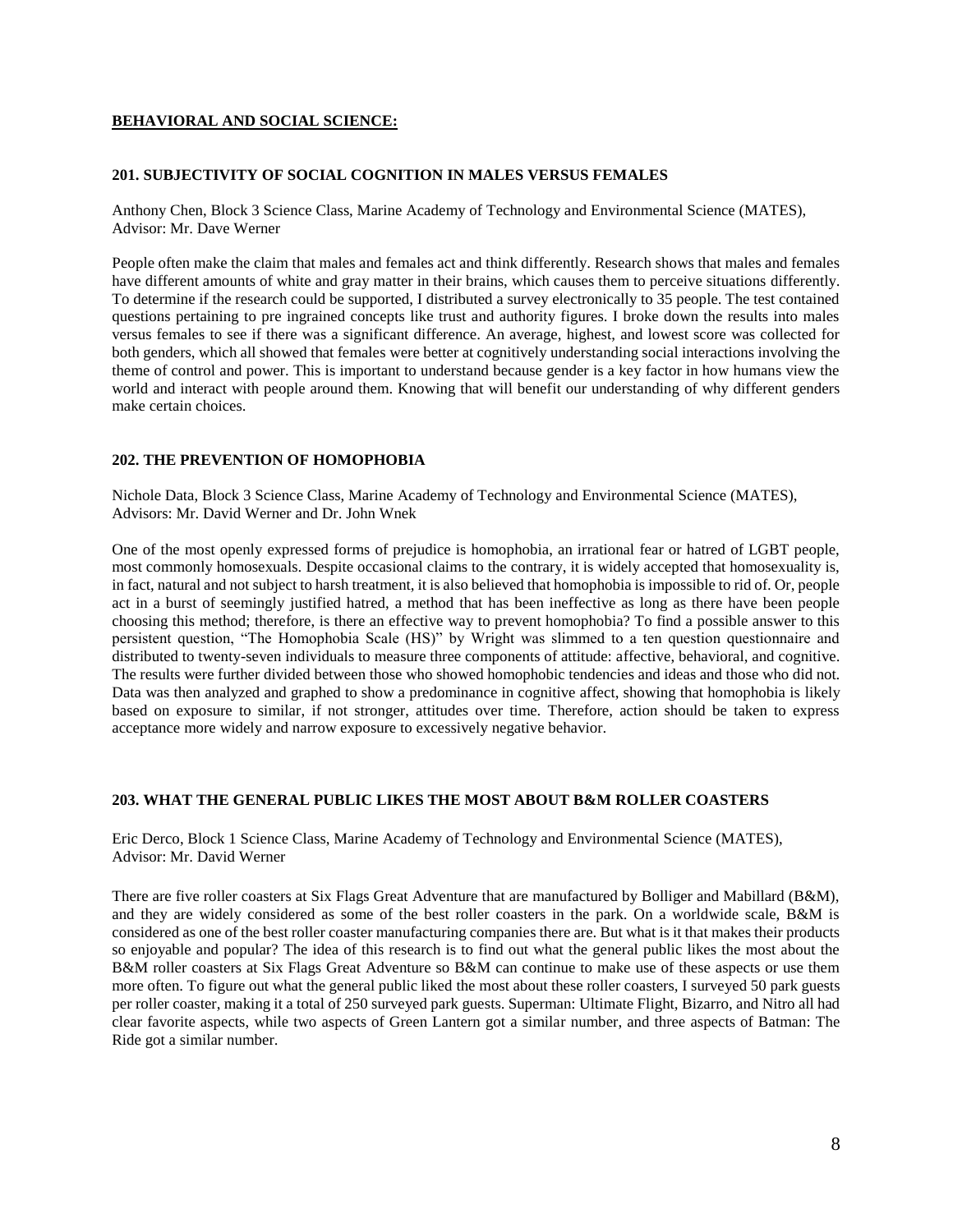#### BEHAVIORAL AND SOCIAL SCIENCE (CONT'D)

#### **204. HOW DOES AGE, GENDER AND LEARNING STYLE AFFECT SHORT-TERM MEMORY?**

Alanna Hendrickson, Block 4 Science Class, Marine Academy of Technology and Environmental Science (MATES), Advisor: Mr. Jason Kelsey

Short-term memory, or working memory, is where information is stored in chunks of  $7\pm2$  units. Short-term memory has also been described as a section in working memory that is responsible for information that is received, processed, and used within sixty seconds. In this experiment, forty participants were asked to memorize eight different series and to recite them after each series to the capacity of their memory. Four of the series' were on flashcards, and four series were on an online slideshow. In each set of four, there were one of each of the following: shapes, numbers, letters, and words. In each series, there were seven units; therefore, each participant had a score from zero to seven on each section. Analysis of data showed that age, gender, and learning style had all significantly affected short-term memory. Males are better at remembering "shapes," "numbers," and "letters," whereas females excelled with the section of "words." Participants of the younger age group performed better than the older age group in both analog and digital testing, and visual learners were the most successful of all of the learning styles.

#### **205. EFFECTS OF ATHLETIC PARTICIPATION ON STUDENT ACADEMIC ACHIEVEMENT**

McKenzie Janisz, Block 4 Science Class, Marine Academy of Technology and Environmental Science (MATES), Advisor: Mr. Jason Kelsey and Dr. John Wnek

It is expected of students in this day and age to be well-rounded through sports and other extra-curricular activities, while maintaining high grades. However, in many forms of media, it has become stereotypical for the athlete to be less intelligent than their peers, but is that how it is in the real, day to day life? Because exercise such as school sports is shown to increase cognitive ability and other areas of mental health, I sought to show that student-athletes would have equal, if not higher, grades compared to their non-athletic peers. With the participation of 20 students, I gathered and analyzed their first marking period grades with respect to their athletic participation for that season. In the end, athletes did seem to overall have higher grades than students who had not participated in athletics, but only by a slim margin. The small gap shows that participating in sports sometimes will bring a benefit in regards to better grades depending on the individual student, not the exercise and sport itself. So while exercise does empower the brain, participation in sports is neither appreciably detrimental nor beneficial to a student's academic achievement.

#### **206. THE INFLUENCE OF TERROR ATTACKS ON THE RESULTS OF THE UNITED STATES PRESIDENTIAL ELECTION.**

Nicholas Kurth, Block 4 Science Class, Marine Academy of Technology and Environmental Science (MATES), Advisor: Mr. Jason Kelsey

In recent years, terror attacks have been on the rise, causing massive amounts of fear to thrive in individuals. Those individuals seek out refuge and security in their political leaders, such as the candidates for the presidential race of 2016, with Hillary R. Clinton and Donald J. Trump. I noticed this occurring after watching a national debate, and from there I hypothesized whether or not terror attacks influence the results of the United States presidential election. To determine if my hypothesis was faulty or truthful, 55 surveys, that had ten questions pertaining about terrorism and our government, were given to people ranging from the ages of 25 to 73. After obtaining all of the completed surveys, I compared the results to the standpoints of Secretary Clinton and business mogul Trump and the results suggests that yes, terror attacks do indeed influence the results.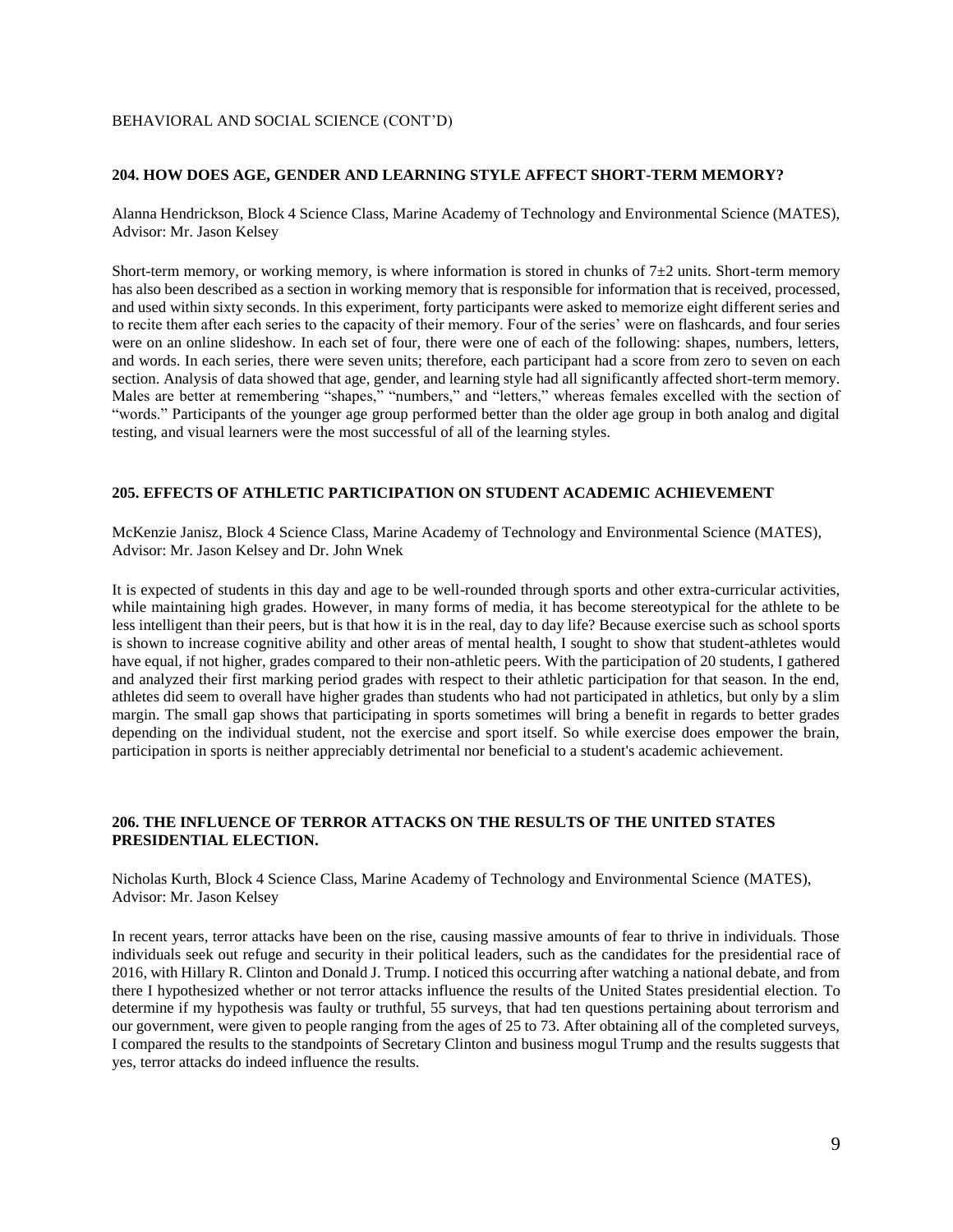#### BEHAVIORAL AND SOCIAL SCIENCE (CONT'D)

#### **207. HOW DOES BODY LANGUAGE AFFECT AN AUDIENCE?**

Sophia Lebron, Block 1 Science Class, Marine Academy of Technology and Environmental Science (MATES), Advisors: Mr. Dave Werner and Dr. John Wnek

Body language can have a large effect on audiences, especially during speeches. The most recent election of the president for the United States is a prime example of the effect. This study was conducted to evaluate the two presidential candidates (at the time), Donald Trump and Hillary Clinton, and their body language during debates using sources from social media means and articles. To determine the results, information was recorded from body language analysts on gestures made by Trump and Hillary and how the nation as an audience deciphered them. This was then proved by the popularity of the social media accounts of both candidates. The main media account used was Twitter. It was originally hypothesized that Clinton would gain more popularity due to her less abrasive gestures, but the more dramatic gestures that Trump made captured more attention from the nation. Overall, the more expressive one speaker may be with his or her body results in more captive attention from his or her audience and may be useful to know for public speakers.

#### **208. CAN CLASSICAL CONDITIONING BE USED TO CONQUER PHOBIAS WITHIN ANIMALS?**

Julianna Saez, Block 1 Science Class, Marine Academy of Technology and Environmental Science (MATES); Advisors: Mr. Dave Werner and Dr. John Wnek

Ivan Pavlov's method of classical conditioning was used to train his dogs to react to the ringing of a bell and pair it with dog food. He also performed the method of "Unconditioning," where an unconditioned stimulus (the bell) and a conditioned stimulus (the dog food) are no longer linked together, thus leading a subject to cease reacting to the stimulus. In this experiment, both of these methods were used in an attempt to reverse phobias within two animals subjects (a dog and chinchilla) toward two different stimuli (a balloon and specific human). The first half of the experiment consisted of using "Unconditioning" on both subjects in order to "reset" their fear and stop negative reactions toward the conditioned stimulus. The second half of the experiment was spent on reconditioning the conditioned stimulus through classical conditioning. This was performed by presenting each stimulus with an unconditioned stimulus that each subject enjoyed (in this case, a chinchilla treat and a dog treat). These methods were conducted within rooms that lacked any other distractions. This experiment supported that it is possible for animals to weaken, and possibly overcome, their phobias; however, time is a significant factor and can impair the process completely. The results from this study can be beneficial in aiding animals suffering from traumatic experiences that developed phobias, such as shelter animals who were victims of abuse, and help them overcome their trauma.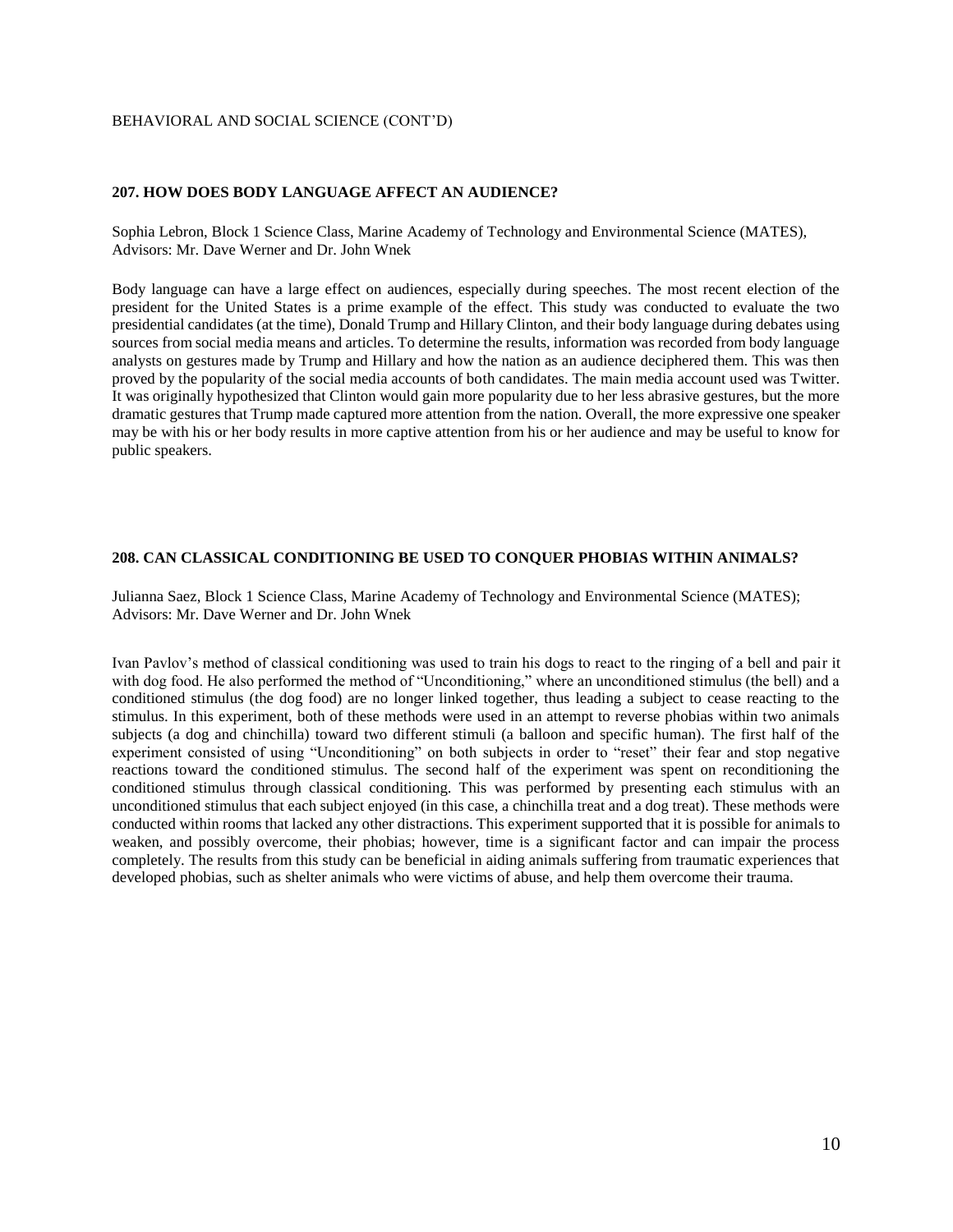#### BEHAVIORAL AND SOCIAL SCIENCE (CONT'D)

#### **209. CAN A PERSON'S SLEEPING HABITS AFFECT THEIR SHORT-TERM MEMORY CAPACITY?**

Matthew Vella, Block 1 Science Class, Marine Academy of Technology and Environmental Science (MATES), Advisor: Dr. John Wnek

Short-term memory is the small amount of information humans are currently aware of. It is the capacity for holding, but not manipulating information in a readily available state. Short-term memory is very brief and is often limited to only 30 seconds or so. According to Miller's Law, the average number of items a person can hold in working memory is seven, plus or minus two. Sleeping habits can affect a person's memory, among other things. This experiment simulated a short, custom 16-word memory test derived from the "Psychologist World" website, an educational platform based on psychological explanations and theories. 100 people were issued the same memory test, with ages ranging from nine to adult. They were also asked how many hours they slept each night on average. The data was then analyzed and graphed based on age and hours of sleep and how it correlated with their results. The score was determined based on how many words they remembered correctly out of 16. The data suggested that sleeping hours, in this case, did not have a significant effect on the memory results.

#### **210. A FOREIGN SCHOOL PUNISHMENT THAT IS BENEFITING STUDENTS**

Yug Yadava, Block 1 Science Class, Marine Academy of Technology and Environmental Science (MATES), Advisor: Mr. Dave Werner

Superbrain yoga originated in ancient India and has evolved over the past centuries. This form of yoga is still used today in rural India as a form of punishment for students who do not behave or get an answer to a question wrong. Although many people find it hilarious to witness students doing this yoga, it is actually benefiting them. In this research project, I investigate the effect of superbrain yoga on the students' ages, 8-11 and 14-16, to see whether or not their accuracy improves on fast facts tests on multiplication. Over the course of 12 weeks, October-January, students from both, high school and elementary school, participated in this research. In order to investigate further about this topic, I decided to split the two groups into sub-groups. These include day vs night and male vs female. Both age groups were given a break during Thanksgiving, November 24-27, and the winter holidays, December 24- January 2. The study concluded on January 7, 2017. The results showed a significant difference between the control group and the participants. The high school participants did better than the elementary school group, the night subgroup did better than the morning sub-group and the males performed better than the females in both age groups. The final factor was proven by the stats showing that this superbrain yoga is only a temporary effect. As many parts of the world begin to interact, many cultures and their rituals are dying out. By remembering these rites, humans can help one another in case if advanced technologies fail to help mankind in the coming years.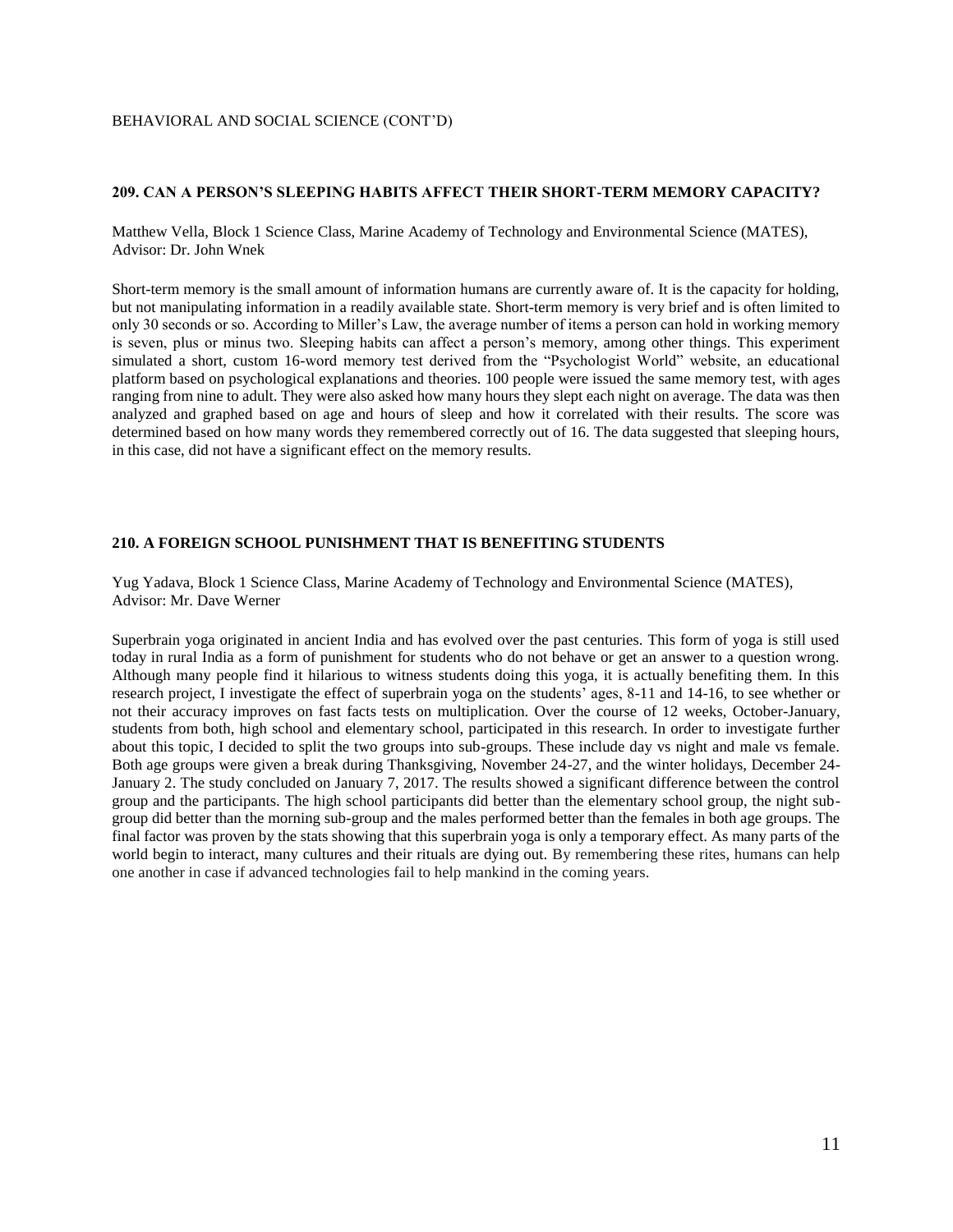#### **BOTANY:**

#### **301. MAGNETIZED WATER AND ITS EFFECTS ON** *OCIMUM BASILICUM*

Nicole Balsirow, Block 4 Science Class, Marine Academy of Technology and Environmental Science (MATES), Advisor: Mr. Jason Kelsey

A phenomena where like charges repel and opposites attract is produced by the motion of electric charge, resulting in attractive and repulsive forces between objects. Water is affected by this phenomena because it is a polar molecule meaning one side is more negatively charged than the other. This study was conducted to see the effects of magnetized water on *Ocimum basilicum* to determine whether or not it was beneficial to the plants. Basil was used because it doesn't take long to germinate and is a popular plant. There were two groups, the control and the experimental group. One was watered with the magnetized water and the control utilized normal water. Both were kept in a controlled environment to lessen the number of variables. At the end of the study, the results suggest that magnetized water did have a beneficial effect on the plants.

#### **302. EFFECT OF PERMANENT MAGNETIC FIELDS ON THE GROWTH OF PEA PLANTS**

Christopher Kotelnick, Block 3 Science Class, Marine Academy of Technology and Environmental Science (MATES), Advisor: Mr. Jason Kelsey

All plants respond to many different environmental factors, all of which impact growth. Gravity is one of the major factors, and if something that cannot be seen affects growth, then do magnetic fields contribute to plant growth? In order to determine if magnetic fields affect plant growth, 72 plants were grown from seed, split into three trials of six groups, each containing four plants. Two groups had magnets below the seed with North Pole facing up, two groups per trial had magnets below the seed with South Pole facing up and two groups were planted with no magnets. Data was analyzed, and all groups were shown to statistically have no significant difference.

#### **303. GROWTH DIFFERENCES BETWEEN WILD SOYBEANS (GLYCINE MAX) AND GENETICALLY MODIFIED SOYBEANS**

Zachary Koziol, Block 3 Science Class, Marine Academy of Environmental Science (MATES), Advisor: Mr. Jason Kelsey

Genetically modified plants (GMOs) are rapidly taking over the farming industry for the benefits they bring to the table. Even with the benefits of GMOs, may people are skeptical if the benefits outweigh the risk of GMO crops. One of the main benefits of GMO crops is that they are designed to be more productive than their original crop. Do GMO soybeans actually grow at a better rate than wild soybeans? I grew GMO soybeans as well as wild soybeans to compare their growth. Three GMO soybean plants and three wild soybean plants were grown in a controlled environment over the course of nine weeks. The GMOs grew at an average rate of 7.9 centimeters a week whereas the wild plants grew at an average rate of 7.1 centimeters a week. It was concluded that the GMO plants grew at a better rate than the wild plants.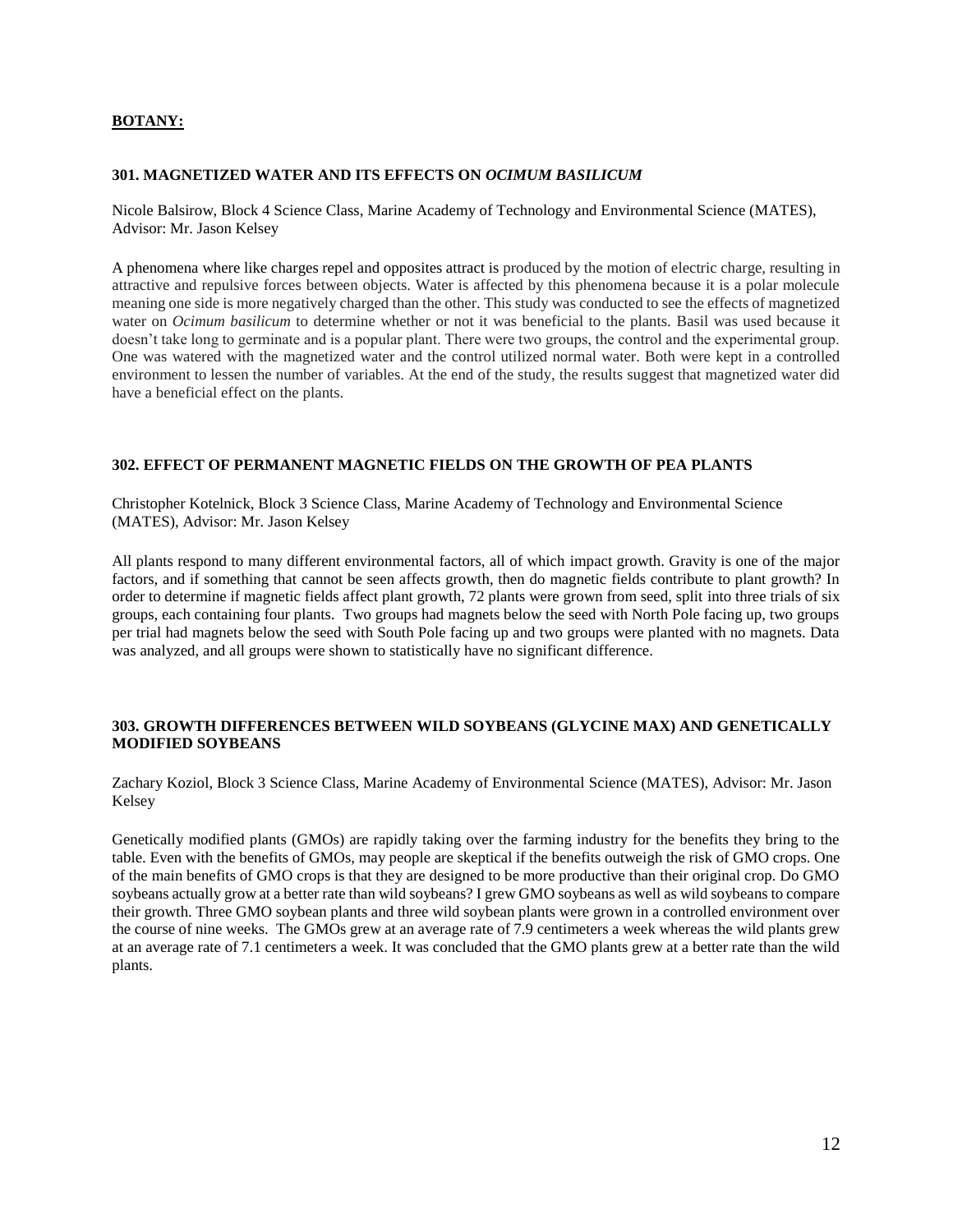#### BOTANY (CONT'D)

#### **304. WILL MICROWAVE RADIATION BE ABSORBED BY PLANTS THROUGH MICROWAVED WATER?**

Gregory Leifert, Block 2 Science Class, Marine Academy of Technology and Environmental Science (MATES), Advisor: Mr. Jason Kelsey

In this day and age, society has become dependent on the microwave for heating and cooking quick meals for busy schedules. However, many people believe that the microwave can leak a substantial amount of microwave radiation in microwaved food. The microwave works by exciting water molecules contained within objects being microwaved, and that energy produced gives off heat in order to cook or heat food. Three different tests were devised using different plants and techniques of providing light to the plants, and a variable group was fed water that had been microwaved to determine if any potentially danger electromagnetic radiation was absorbed. An electromagnetic field (EMF) meter was used to record data daily on the individual plants and these values were compared to the values produced by the control group, which had been sustained under normal growing conditions. According to the data that was collected, the microwaved water had little to no effect on the intensity of the EMF produced. Not only were the values between the variable and control groups similar, but also the values of the intensity of the EMF produced do not have enough energy to harm humans in the ways proclaimed in many of these new articles.

#### **305. THE EFFECTS OF A SALT-WATER MIXTURE ON COMMON PLANTS: A COMPARISON**

Gianna Maschi, Block 1 Science Class, Marine Academy of Technology and Environmental Science (MATES); Advisor: Mr. David Werner

It is commonly believed that most edible plants are not able to thrive while in an environment where salt is present. To test this theory, an experiment was carried out using six commonly found plants. Three were lettuce plants, and three were cress plants. All of the plants were treated equally, they all received equal amounts of sunlight and water. All of the data was collected at the same time on the same dates. Two of each plant was experimented on, and one of each plant was kept as a control plant. This experiment sheds some light on what would happen if a slightly tolerant plant was introduced to several different environments with different levels of salt. At every level of salt, there was an impact of plant growth.

#### **306. THE EFFECTS OF MAGNESIUM CHLORIDE AND CALCIUM CHLORIDE (BRINE) and SODIUM CHLORIDE (ROCK SALT) ON ATLANTIC WHITE CEDARS**

Larisa Paxton, Block Science Class; Marine Academy of Technology of Environmental Science (MATES), Advisor: Dr. John Wnek

When it snows in the winter, brine (Magnesium Chloride and Calcium Chloride) or rock salt (Sodium Chloride) is spread on the roadways to melt ice and snow. These chemicals runoff roadways and increase the salinity of the soil that trees use to get water and nutrients. My experiment involved the replication of these treatments and the effect of these chemicals on Atlantic White Cedar (*Chamaecyaris thyoides*) seedlings. I hypothesized that the brine would raise the salinity in soils more than rock salts, cause desiccation, and leaf burn to the trees. I created three environments using the trees in three pots. I added solutions of brine, rock salt, and water and observed how they effected the trees. I also measured the salinity, pH, and moisture content of the soil. The experiment showed that my hypothesis was partially correct. The brine treated trees showed leaf burn; however, the rock salt treated trees also had leaf burn. In addition, analyzed data revealed there was no correlation between the constant and the brine or rock salt, concluding that they were not significant.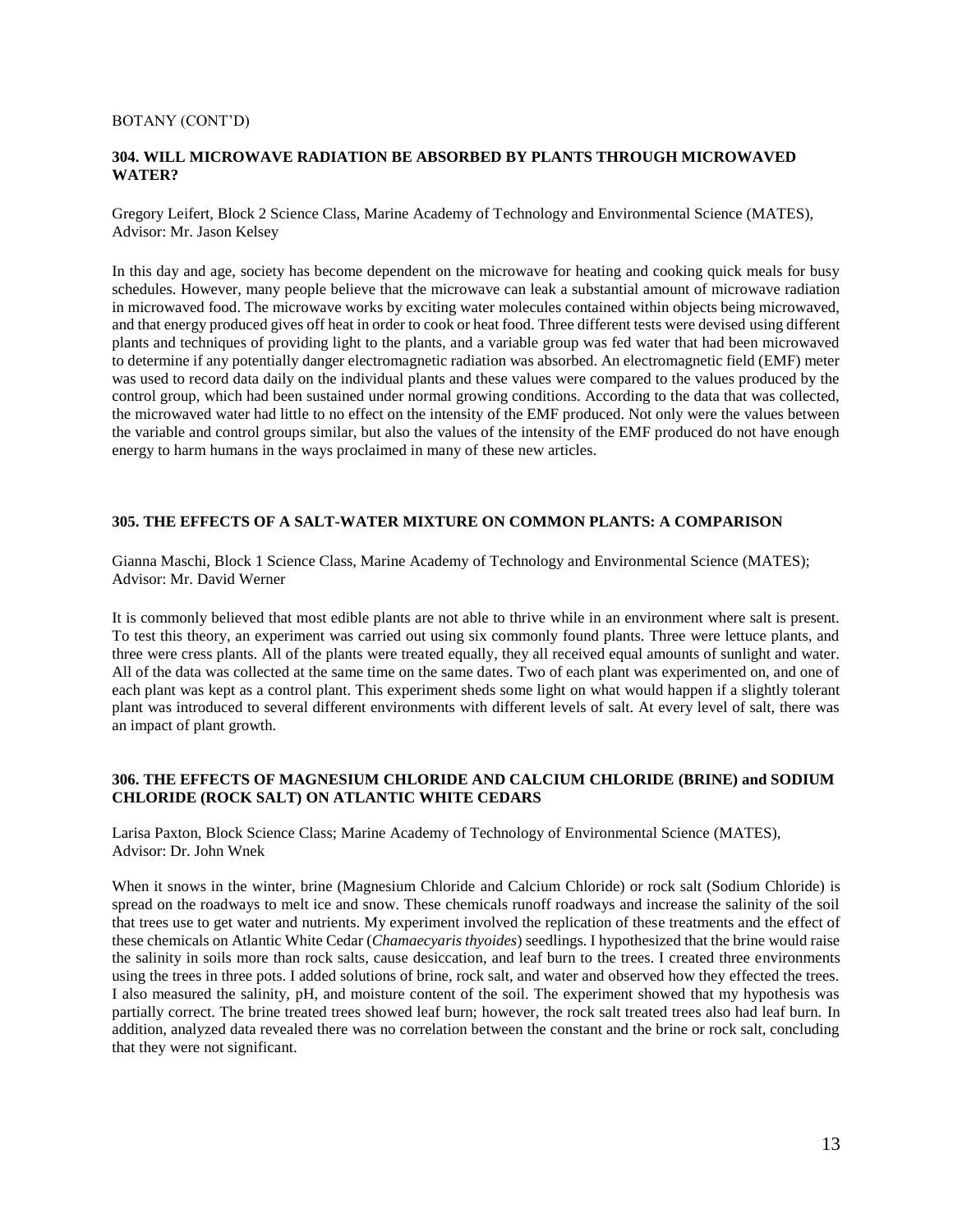#### BOTANY (CONT'D)

#### **307. HOW DOES THE PLANT BASE OF A BIOPLASTIC AFFECT ITS TENSILE STRENGTH?**

Logan Potts, Block I Science Class, Marine Academy of Technology and Environmental Science (MATES), Advisors: Mr. Jason Kelsey and Dr. John Wnek

Traditional plastics are made out of non-renewable resources. In recent decades, bioplastics have been proposed as an alternative, being derived from renewable plant resources. Finding a resource that creates a strong bioplastic is important when trying to make a product exclusively out of bioplastics. They are commonly made out of starches. Agar powder has also been used to create plastics. Starch is more common, but is it stronger? To come to a conclusion, five types of plastics were made using both corn starch and agar powder. One plastic was purely corn starch, another was exclusively agar, and the other three contained a mixture of corn starch and agar powder in different ratios. Five strips were cut from every single one of the three plastics that solidified. They were attached to a spring scale, and the scale was used to determine the weight required to break each sheet of plastic. The average strength for each of the three varieties of plastic was calculated. After analyzing the data, it was clear that there was a correlation between agar and tensile strength, but not corn starch and tensile strength.

#### **308. USING AN ARDUINO TO REGULATE HYDRATION OF** *ANETHUM GRAVEOLENS* **INDOORS**

Charles Roth, Block 2 Science Class, Marine Academy of Environmental Science (MATES) Advisor: Mr. Jason Kelsey

Common Dukat Dill, or *Anethum graveolens*, is a popular indoor herb for garden enthusiasts. Many of these people, however, have little time to tend for their indoor herbs and flowers over the winter. I aimed, with my research, to solve this problem by designing and constructing a microcontroller-based automatic watering system that monitors soil moisture and waters indoor herbs when necessary, and to determine the efficiency of this system against watering herbs by hand. My hypothesis was that the microcontroller system would be more cost and time effective, being both cheaper and more efficient in water usage. However, the system was much more difficult to set up than expected, and it was nearly impossible to tune the programming to output water at the right moisture level. In addition, the results of the growth of Dukat Dill were unexpected: the plants in the micro-controlled system grew worse than the handwatered plants. In conclusion, the microcontroller-based watering system was unsuccessful at saving the time of the common indoor gardener because it cost more and took more time. However, this system could be worth it several years in the future if the programming could be more fine-tuned.

#### **309. CAN LIGHT TUBES AND MIRRORS ALLOW FOR GROWING PLANTS IN A LAYERED STRUCTURE?**

Chris Sherman, Block 4 Science Class, Marine Academy of Technology and Environmental Science (MATES), Advisor: Mr. Jason Kelsey

Growing plants usually takes up lots of space. One way to alleviate the space used is to stack the plants on top of one another, and the only difficulty then is getting enough light to grow all of them. Could mirrors do the job well, or possibly light tubes? An apparatus containing both methods was constructed, and seeds of colonial bentgrass, perennial rye, bermudagrass, and bahiagrass were planted on each of five layers. They were then cared for and measured daily. No difference was found between the use of mirrors or light tubes in the growth of the plants.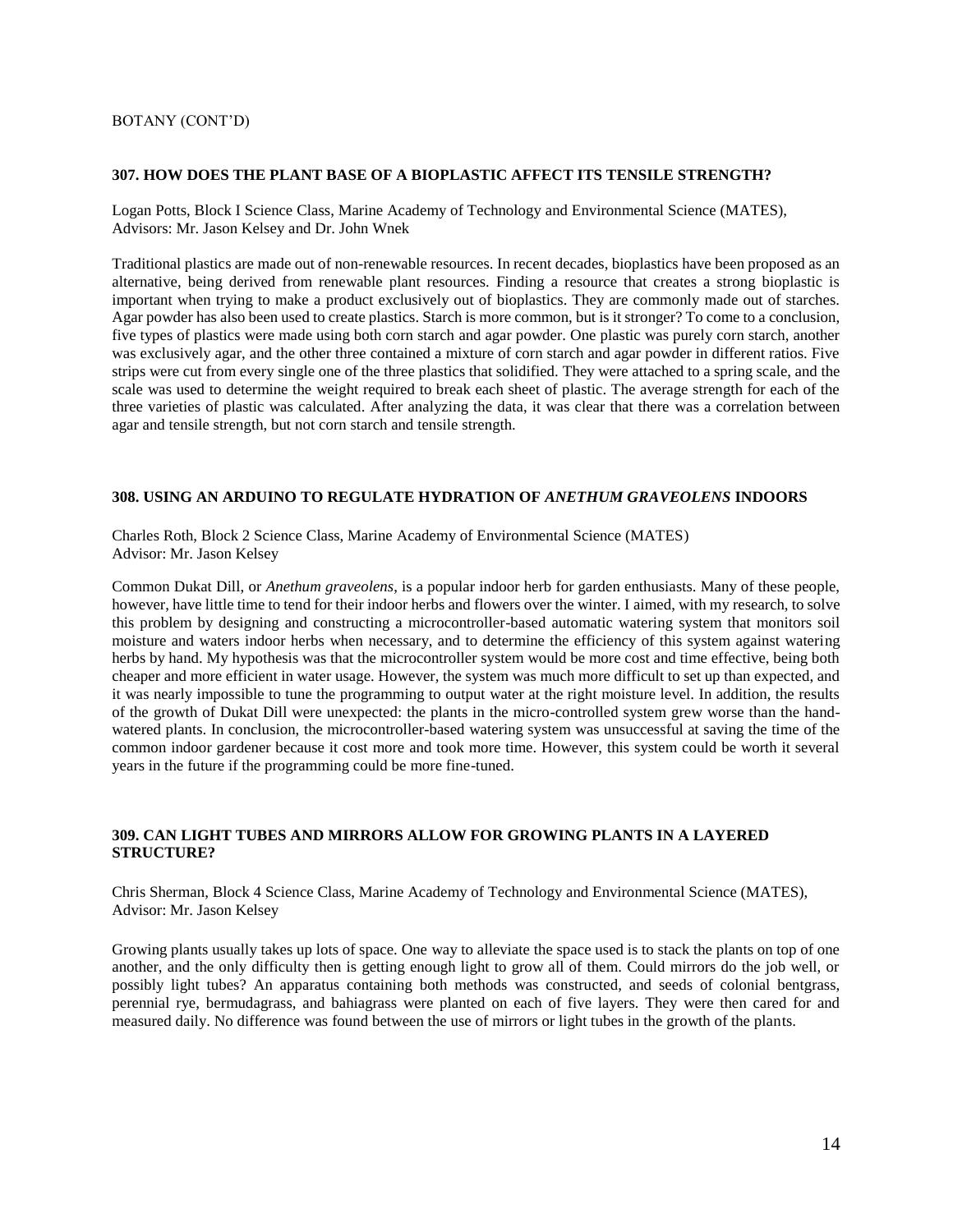#### **310. WHAT IS THE EFFECT THAT** *SALICORNIA VIRGINICA* **HAS ON SALT WATER OVER TIME AND COULD IT THEN BE USED TO WATER OTHER NON-HALOPHYTE PLANTS?**

Belle Weimer, Block 3 Science Class, Marine Academy of Technology and Environmental Science (MATES), Advisors: Mr. Jason Kelsey and Mr. John Wnek

Pickleweed (*Salicornia virginica*) is a type of aquatic plant that removes salt from the water it absorbs; but can it decrease the salinity enough so that water can be used by other non-halophyte plants? To answer that question *Salicornia virginica* was planted in sporadic to densely populated groups in three different substrates (sand, gravel, and mixed). Saltwater (~60-65ppt) was then run through the system and later collected where it was then used to water the secondary plant samples. The secondary samples included tomato plants and Kentucky Bluegrass. The difference in salinity of the water, the *Salicornia virginica,* and the secondary sample plants from the beginning to the end of the study was then recorded and analyzed to find how significantly it changed. After the data was analyzed it was found that there was no correlation between the the original salinity of the water and the salinity of it after being run through the plants. There was, however, a correlation between the salinity of the secondary samples before and after the study.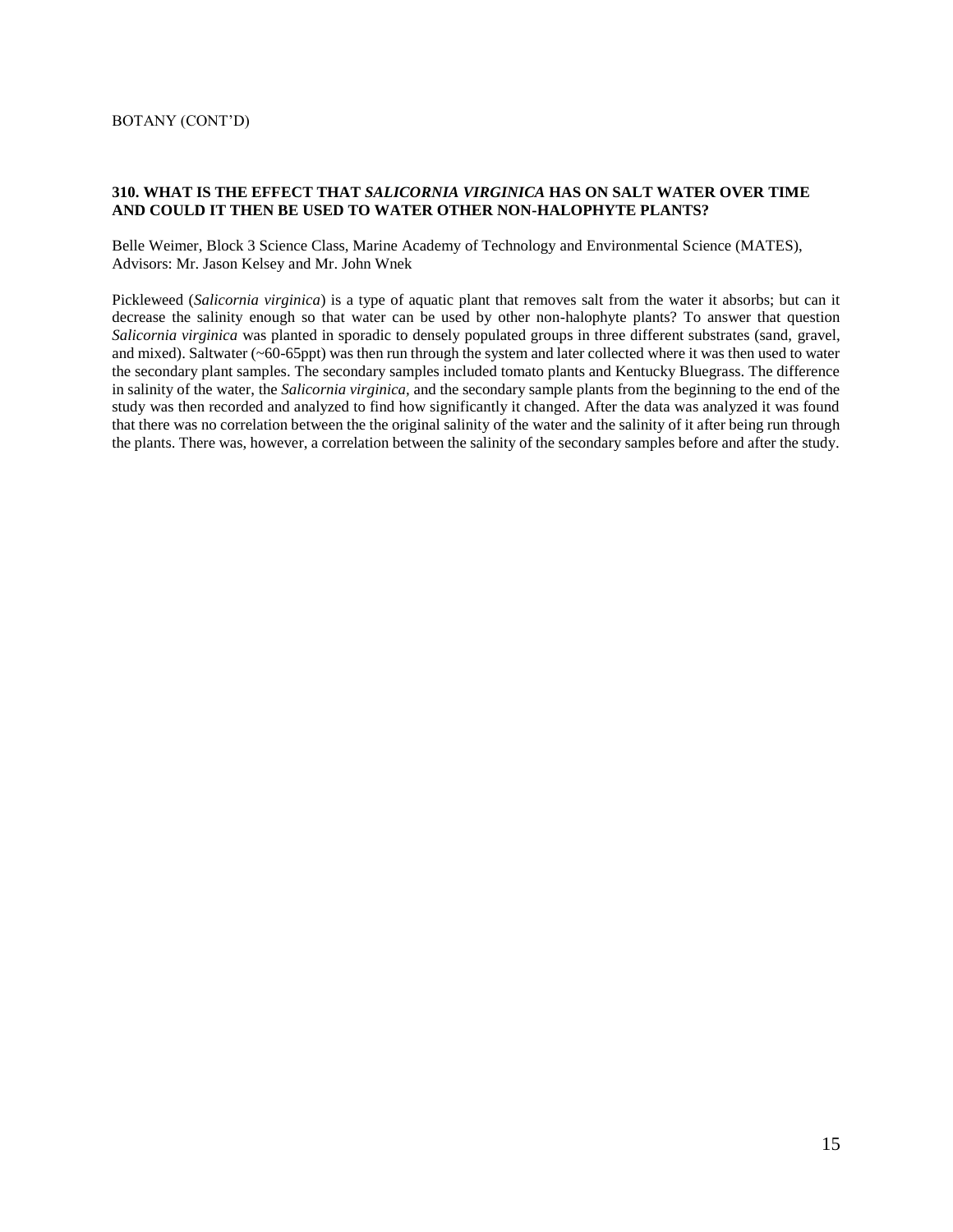#### **ECOSYSTEM BOTANY:**

#### **401. THE EFFECTS OF SAND-SILT RATIOS ON GROWTH OF THE FROSTY FERN,** *SELAGINELLA KRAUSSIANA*

Samuel Bersch, Block 2 Science Class, Marine Academy of Technology and Environmental Sciences (MATES); Advisors: Mr. Jason Kelsey and Dr. John Wnek

The Frosty Fern, *Selaginella kraussiana*, grows quickly and can either be a ground cover or a houseplant. It requires humid air around it to thrive; it also requires a high nitrogen level to be banded into the soil. Soil is a mixture; it is made up of three main components: clay, silt, and sand. I did not touch the clay amounts, nor did I record the clay amounts. My hypothesis was that the soils with less sand and more soil would do better than the plants with more sand than dirt. My reasoning behind this hypothesis was that silt would be less coarse than sand; therefore, the water would not be able to flow through the soil quicker, and the plant would absorb more water which would help its growth. There were eighteen plants: four 25-75, 75-25, and 50-50 sand:silt ratios, with three 100:0 and 0:100 sand:silt ratios. All of the plants died before I could collect any data; however, further research into this subject can help aid any gardener's, whether it be a farmer or not, choice in soil mixture.

#### **402. HOW DO REPLENISHED AND NATURAL DUNES AFFECT VEGETATION GROWTH?**

Lea Burton, Block 2 Science Class, Marine Academy of Technology and Environmental Science (MATES), Advisors: Mr. Jason Kelsey and Dr. John Wnek

Even though most of the dunes and beaches on Long Beach Island have been replenished, the dunes oftentimes fail and need constant upkeep. In my project I compared many of the factors that contribute to vegetation growth in replenished and natural dunes. I took ten samples from each of my testing sites, Beach Haven, Ship Bottom, and Barnegat Light. Beach Haven is most recently replenished, then Ship Bottom. Barnegat Light has not been replenished at all. I used a soil sieve to test the grain sizes of my sand samples. Medium and fine sand were the most predominant grain sizes. Based on my results, Barnegat Light had more fine sand which is usually better at holding nutrients and water. I also conducted organics testing by using a muffle furnace to burn off organics. My data showed that the dunes are starved of nutrients. Beach Haven had the highest percentage of organics by a small margin. This research is important because it shows what makes dunes successful and how beach replenishment compares to naturally formed dunes. The success of a dune over time will greatly impact the safety of coastal housing, businesses, and tourism.

#### **403. MOST EFFECTIVE PLANT SPECIES FOR SOIL EROSION PREVENTION**

Blaze DeSpirito, Block 3 Science Class, Marine Academy of Technology and Environmental Science (MATES), Advisor: Mr. Jason Kelsey

Soil Erosion is a growing problem in the world today. Many scientists are trying to find an optimal plant for prevention. What is the most effective grass species to prevent soil erosion? In my experiment I tested three different plant species and grew them for 50 days. At the end of the growth period I took the out of the soil and washed them so they were free of any soil. After they were washed, the roots were dried and weighed to determine the biomass. I also measured the length of the roots to see how they numbers correlate to the biomass test. The conclusion to the project was that the grass species with the greatest biomass and length was the best at soil erosion prevention. One observation relating to the numbers was that the biomass data did correlate with the length data. The results were that the Perennial Ryegrass was the best at prevention whereas my hypothesis of the Tall Fescue grass was false.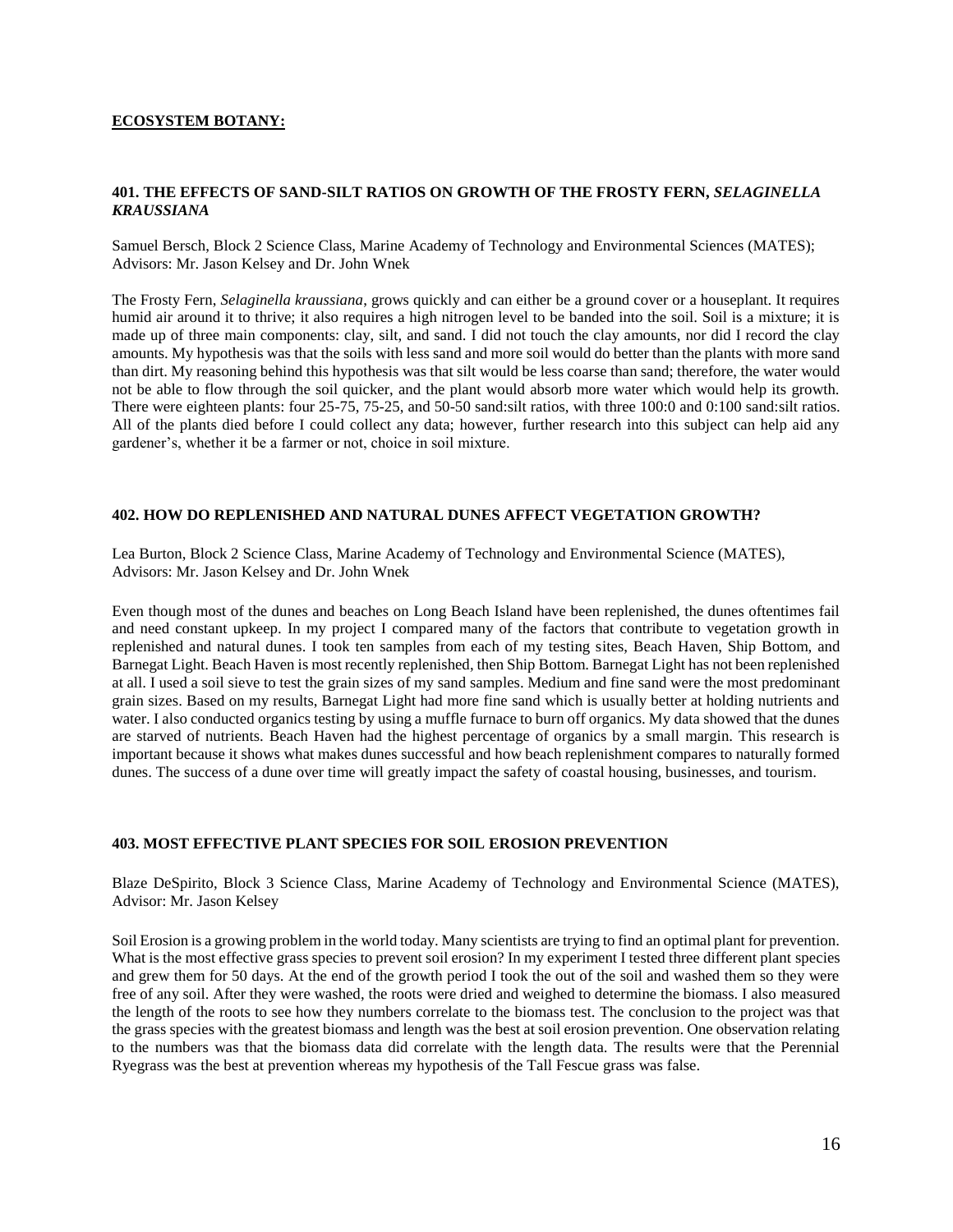#### ECOSYSTEM BOTANY (CONT'D)

#### **404. HOW DO GENETICALLY MODIFIED SOYBEANS AFFECT THE SOIL?**

Madison Linton, 4th Block Science Class, Marine Academy of Technology and Environmental Science (MATES), Advisors: Mr. Jason Kelsey

Soybeans are one of the most commercialized genetically modified crop in the United States. These GMOs can have very harmful effects on organisms and the environment. In my studies, I had planted three organic seeds, along with three genetically modified seeds to observe and compare their effects on the soil. The aspects of these effects were pH and the levels of nitrogen, phosphorus, and potassium. I hypothesized that these levels will in fact decline in GMO influenced soil because of chemicals that are released to repel pests. After three weeks of planting, I had concluded my experiment and discovered that the nitrogen, phosphorus, and potassium levels of the GMO soil had significantly dropped from high to very low. These results had led me to believe that since these levels had lessened, then they would negatively affect the environment, and thus our health. This experiment is important to us humans because of the effects that it could have on our health and well-being.

#### **405. THE EFFECTS OF RHIZOBIUM AND NITROGEN FERTILIZERS ON TRIFOLIUM**

PJ Losiewicz, Block 2 Science Class, Marine Academy of Technology and Environmental Sciences (MATES); Advisor: Mr. Kelsey

Nitrogen is an extremely important element to plants, and it is needed for rapid plant growth. However, this form of nitrogen  $(N_2)$  cannot be utilized by plants in this form. Nitrate and ammonium are both compounds that can be used by plants. These compounds are either present in fertilizers, or they are converted into by a nitrogen-fixing bacterium known as Rhizobium. In this project, I applied a nitrate fertilizer and Rhizobium to clover seeds, and I grew the seeds to maturity. There were four groups of plants: a control group, one with just nitrogen fertilizer, one with just nitrogen bacteria, and one with fertilizer and bacteria I watered the plants three times a week and applied fertilizer twice, once every four weeks. After eight weeks of growth, I measured the nitrate levels in the soil. The control group had the least amount of nitrogen, followed in order by the group with just fertilizer, the group with just Rhizobium, and finally the group with the fertilizer and the bacteria. The group with just fertilizer also had the healthiest plants grown, as well as the longest average length. The group with fertilizer and bacteria turned out to be the least successful, showing signs of over nitrification and burn out from the fertilizer. The results of this project reflects that a natural alternative, such as the Rhizobium, can prove more efficient and less costly than the conventional nitrogen fertilizer.

#### **406. COMPARING LONGEVITY OF BENEFITS TO PLANT GROWTH FROM VARIOUS FERTILIZER TYPES**

Ayden Malik, Block 4 Science Class, Marine Academy of Technology and Environmental Science (MATES), Advisor: Mr. Jason Kelsey

Fertilizers are used in agriculture to provide additional nutrients to soils that benefit the growth of the plant. However, the effects of some fertilizers are noticeable for longer periods of time after each treatment. The purpose of this experiment was to compare the longevity of the benefits of three different fertilizer types. The fertilizers that I used were liquid dissolved quick release, slow dissolving solid fertilizer, and worm castings. My hypothesis was that at the end of the experiment, the worm castings would continue to provide benefits to the plant growth while the other fertilizers would cease to show benefits. To determine fertilizer effectiveness, first, I treated three sets of soil with each respective fertilizer, while leaving set of soil and plants untreated as a control. After 25 days of regular measurement of plant growth, the plants were removed and a soil sample was tested for nitrogen. After comparing the growth rates in the trials, the slow releasing fertilizer and the worm castings had a slightly faster plant growth rate than the untreated and quick releasing fertilizer. When soil tests were conducted, quick and slow releasing fertilizers had slightly more nitrogen (ANOVA, p=0.063). If the experiment had been conducted longer, and the plants were able to be kept in the soil longer, I believe that more conclusive results would have been found.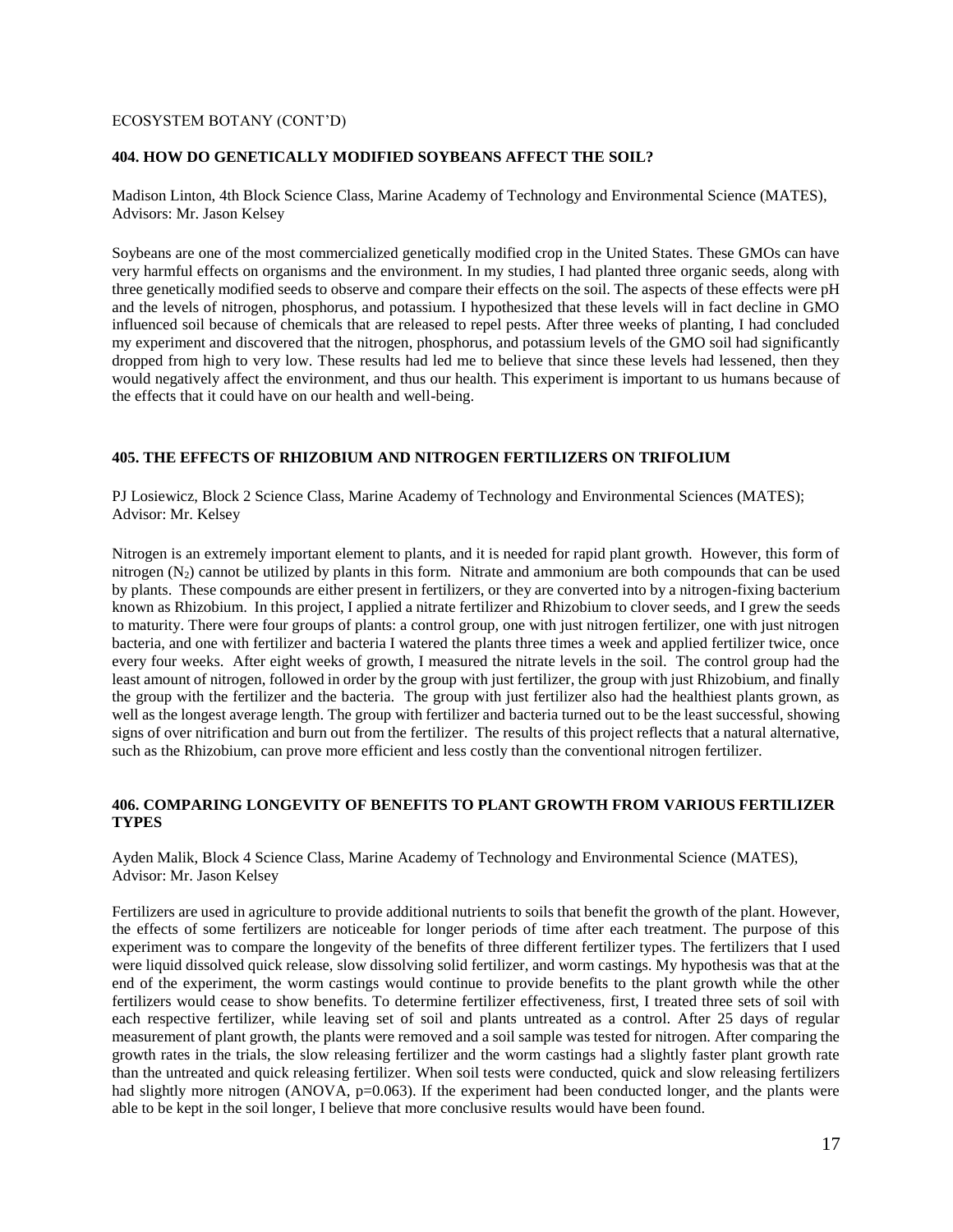#### ECOSYSTEM BOTANY (CONT'D)

#### **407. HOW DO DIFFERING SOIL COMPOSITIONS AFFECT THE GROWTH OF** *DIONAEA MUSCIPULA***?**

Shane Manfredi, Block 3 Science Class, Marine Academy of Technology and Environmental Sciences (MATES), Advisors: Mr. Jason Kelsey and Dr. John Wnek

*Dionaea muscipula*, commonly known as the Venus Flytrap, is a species of carnivorous plant native to the subtropical wetlands of the eastern United States. While it thrives in soils with varying compositions in the wild, no research to date has explored the optimal growing conditions for Venus Flytraps in cultivation. Some gardeners have argued that Venus Flytraps grow best in a mixture of ⅔ peat and ⅓ sand, however, they lack the empirical evidence to support their proposition. To test the hypothesis proposed by gardeners, I randomly assigned 120 Venus Flytrap seeds to one of six conditions (growing mediums with varying distributions of peat and sand). Each seed received ample water and light for one month, in order to facilitate growth. While the limited vertical growth in my Venus Flytrap seedlings prevented rigorous statistical testing, preliminary evidence suggests that Venus Flytraps grow best in a soil mixture containing 20% peat and 80% sand.

#### **408. DOES A RISE IN SOIL TEMPERATURE IMPACT THE RATE OF GERMINATION IN STAPLE CROPS?**

Jaime Sarcona, Block 3 Science Class, Marine Academy of Technology and Environmental Science (MATES), Advisor: Mr. Jason Kelsey

Due to climate change, there is an expected increase in air temperature by about  $4.5^{\circ}$ F during the next century in the United States. Temperature increase causes changes in germination rates due to new soil temperatures, watering conditions, and sun exposure. A rise in air temperature could potentially impact crop production; more specifically, it may cause a shift in growing seasons and lessened growth rates. To test this theory, three groups of plants were grown under different temperatures and monitored to see if there were any changes in their growth: one planter was maintained with a high temperature of 71.6°F (22 °C), one was brought to 76°F (24 °C), and the other was brought up to 85°F (29 °C) . The plants were hydrated with water at different temperatures so their soil temperatures could rise to the desired high. These changes in temperature had a minor effect on the plants' germination rates, but the plants brought to 85°F (29 °C) had a slightly more successful growing rate, contrary to previous theories. These tests showed that climate change shouldn't heavily impact growing seasons of plants in the near future.

#### **409. CAN HOMEMADE PLANT FOODS AID THE LIFE OF** *Dianthus caryophyllus***?**

Rachel Wisniewski, Block 3 Science Class, Marine Academy of Technology and Environmental Science (MATES), Advisor: Mr. David Werner

When someone purchases a bouquet of flowers from a store a small packet comes with it. In this packet are a mixture of different things essential to a plant's survival. The purpose of this experiment was to see whether a homemade concoction along with trimming the stems of the flowers would aid the plants the plants the same as a store bought one. In order to reach a conclusion a homemade plant food of sugar, lemon juice, and bleach was added to two samples of *Dianthus caryophyllus* (carnations). The results of individual ingredients (bleach lemon juice and sugar) were analyzed along with the mixture. Also averages of the samples were found to be in line with the suggested results of Mary H. Meyer of the University of Minnesota a homebrewed concoction did not extend the flower life. However if this project was done again more samples would be recommended.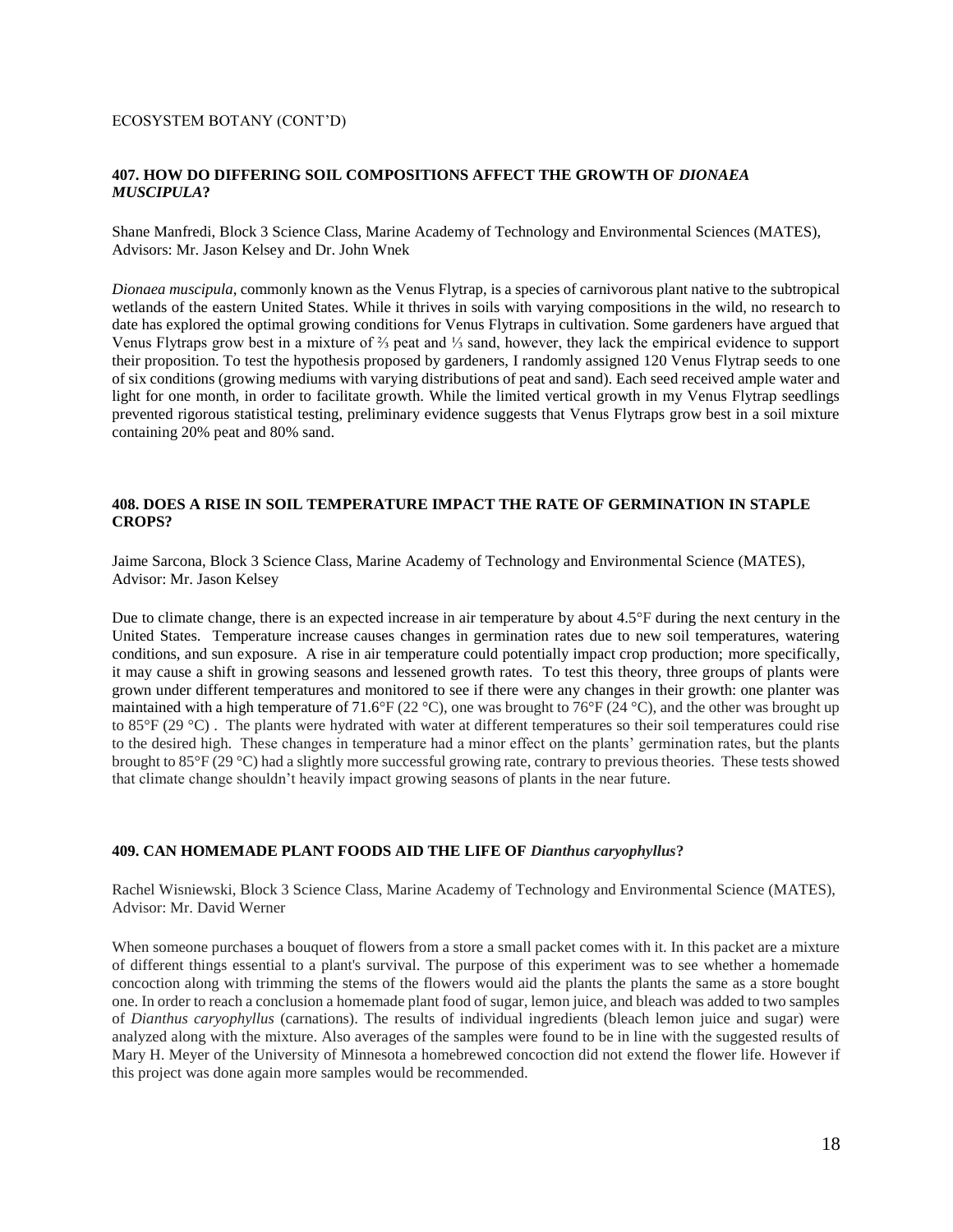#### **ENVIRONMENTAL AND SPACE SCIENCE:**

#### **501. THE IMPACT EMISSIONS FROM EXPOSED SEDIMENT HAVE ON THE ATMOSPHERIC CARBON DIOXIDE LEVELS**

Amy Fullington, Block 2 Science Class, Marine Academy of Technology and Environmental Science (MATES), Advisors: Mr. Jason Kelsey and Dr. John Wnek

The bottom sediment in areas such as bays and estuaries is made up of sand, silt, clay, and organic material. This organic material comes from the decaying remains of organisms and accumulates in the sediment over time. However, when sediment is exposed to the air through the process of dredging or by a tide change, the organic material begins to biodegrade and release carbon dioxide into the atmosphere. An excess amount of carbon dioxide and other greenhouse gases in the atmosphere is the primary cause of global warming. An experiment was conducted to determine the significance of exposed sediment emissions. The bottom sediment from Beaverdam Creek was collected along with sand to act as the control group. The sand and sediment were tested for organic material percentages, fractions of sand, silt, and clay, and for conductivity  $(\mu S/cm)$ . Equal amounts of the material were then distributed into plastic containers and tested periodically with a carbon dioxide analyzer for emitted carbon dioxide levels (ppm). The results showed that the emissions of carbon dioxide from the exposed sediment were significantly high and exceeded the limit of the carbon dioxide analyzer at some points. Knowing the significant impact sediment has on the atmosphere can aid in better understanding the causes and effects of Global Climate Change.

#### **502. ANALYSIS OF WATER QUALITY IN OCEAN AND MONMOUTH COUNTIES**

Allen Hong, Block 2 Science Class, Marine Academy of Technology and Environmental Science (MATES); Advisors: Mr. Jason Kelsey and Dr. John Wnek

In freshwater lakes, good water quality is essential for the organisms that inhabit them. Throughout a period of six weeks water samples were collected from eight different lakes in Ocean and Monmouth Counties. These water samples were tested for pH and the turbidity. The pH of water is a measure of how acidic the water is; the measure of hydrogen ions. The relative clarity of water is the turbidity, which is measured in Nephelometric Turbidity Units (NTU). When the pH or turbidity of lakes are at a dangerous levels, it can be harmful for fish and wildlife. The pH results were compared to the statewide standards for New Jersey; the data was analyzed to see if the results met the standards. For turbidity, past turbidity readings were collected in Ocean County by the NJ Department of Environmental Protection. The results showed that while most lakes met turbidity standards, lakes near development had higher turbidities. The pH values generally did not change unless rainfall had occurred in the period of time between collection dates.

#### **503. WHICH CARBON TO NITROGEN RATIO PRODUCES THE MOST NUTRITIOUS COMPOST?**

Luke Hulit, Block 1 Biology, Marine Academy of Technology and Environmental Science (MATES), Advisor: Dr. John Wnek

Composting is a natural process that occurs when you allow organic materials to decompose in an aerated container with the help of micro and macroorganisms. The primary makeup of compost is of carbon and nitrogen materials. Carbon materials include dead leaves, while nitrogen materials include grass clippings. When composted, soils with different ratios of dead leaves to grass clippings produce varying levels of certain nutrients. The question is, which carbon to nitrogen ratio produces the most nutritious compost? To acquire an answer, four five-gallon paint bins with air holes were purchased and grass clippings and dead leaves were collected. Each bin was filled with varying C:N ratios; 3:1, 1:3, 2:2, and 4:0. Following the composition process, soil was extracted from the decomposed bins and tested for the nitrate levels. The results proved that the most nutritious compost, based on nitrates, was a ratio of three carbon for every nitrogen.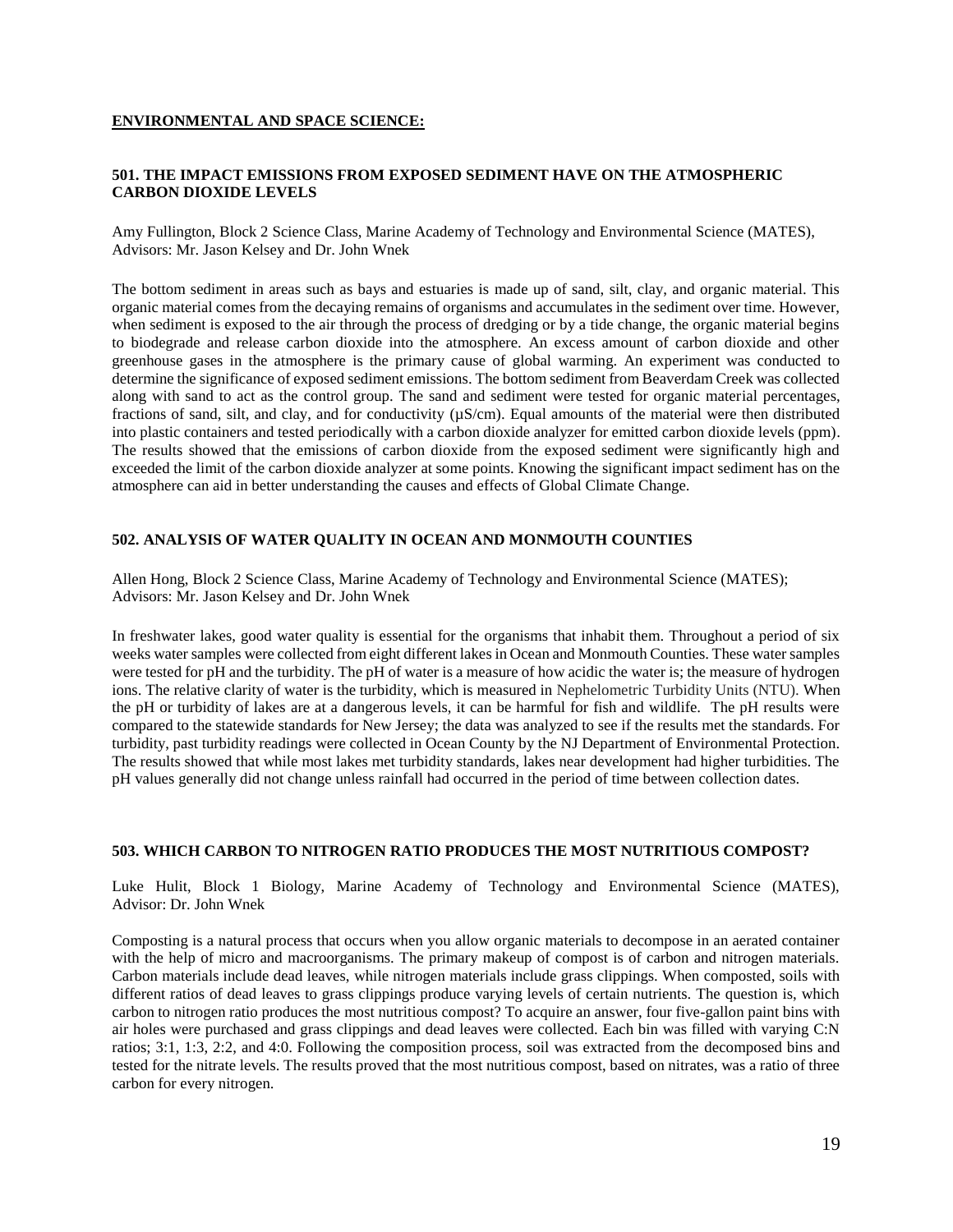#### ENVIRONMENTAL AND SPACE SCIENCE (CONT'D)

#### **504. CARBON DIOXIDE'S EFFECT ON THE TEMPERATURE IN 2050**

Daniel Krishnasamy, Block 4 Science Class, Marine Academy of Technology and Environmental Science (MATES), Advisor: Mr. Jason Kelsey

Climate change is having an increased effect on the Earth's atmosphere. Carbon dioxide is the greenhouse gas with the most effect on the Earth's atmosphere due to how much is present. How much would all of the carbon dioxide in the atmosphere increase the temperature of the Earth by? This study focuses on how much more heat carbon dioxide traps than regular air. In order to create a conclusion of how much more heat carbon dioxide traps than oxygen, different amounts of carbon dioxide were used in 4 16.9 fluid ounce plastic bottles were used to keep the gases inside. Data on the levels of carbon dioxide to determine how the temperature of the Earth would be affected by how much carbon dioxide there was in the atmosphere. This data was inconclusive because there was no temperature difference between the containers with carbon dioxide and the container without any carbon dioxide.

#### **505. OPTIMIZING THE GROWTH OF** *NANNOCHLOROPSIS OCULATA* **FOR BIOFUEL PRODUCTION USING COMMON FERTILIZERS**

Erin Murphey, Block 1 Science Class, Marine Academy of Technology and Environmental Science (MATES); Advisors: Mr. Dave Werner and Dr. John Wnek

As the amount of fossil fuels on Earth is decreasing and demand for them is increasing, scientists are trying to find alternative sources of energy. One solution is extracting the lipids contained in algae. Algae does not take up a lot of space, it grows quickly, and has a high lipid content. Nutrients such as nitrogen, phosphorus, and potassium can increase the growth of algae and are commonly used in fertilizers. The goal of this experiment was to test which of these fertilizers increased the growth of *Nannochloropsis oculata* the most. In this study, algae species *N. oculata* was grown in a simple bioreactor. Each bottle contained various concentrations of nitrogen, phosphorus, or potassium fertilizers. There was also a control which received no fertilizer. The fluorescence of the algae was measured using a fluorometer which measured the light absorbed from the algae. The more light that was absorbed the greater growth. *N. oculata* grown with the phosphorus fertilizer grew the most, but there was no correlation between the different concentrations. The growth of *N. oculata* grown with the nitrogen fertilizer decreased as the concentration of nitrogen fertilizer increased. *N. oculata*  grown in potassium fertilizer grew less than the control in lower concentrations. The growth of *N. oculata* was generally greater than that of the control. It was concluded that phosphorus fertilizer added to a bioreactor can increase the growth of *N. oculata* the most.

#### **506. THE EFFECT OF PLANT TYPE ON DEAD ZONES**

Brianna Patnaude, Block 3 Science Class, Marine Academy of Technology and Environmental Science (MATES), Advisor: Dr. John Wnek

In recent years the amount of dead zones in waters across the world have been increasing. These hypoxic regions put the lives of aquatic organisms at risk. Aquatic plants cover the ocean floor and produce a large quantity of the oxygen many other organisms utilize to survive. A large contributing factor of dead zones is the excessive amount of nutrients provided from pollution which augment the growth of algal blooms that block sunlight from reaching this ocean floor. When these aquatic plants are given all the same resources, do they utilize it the same way? In this experiment, region specific plants were observed to detect any difference in the amounts of oxygen produced and their region in correlation to dead zones. Oxygen produced by the plants was captured in submerged vials and the water displaced was recorded in 12 hour intervals over the course of five days. It was hypothesized that *Ceratopteris thalictroides*, otherwise known as Watersprite, would displace the greatest amount of oxygen given these circumstances. The results of the experiment support this hypothesis, with *Ceratopteris thalictroides* producing the most oxygen which displaced the greatest amount of water in the vial.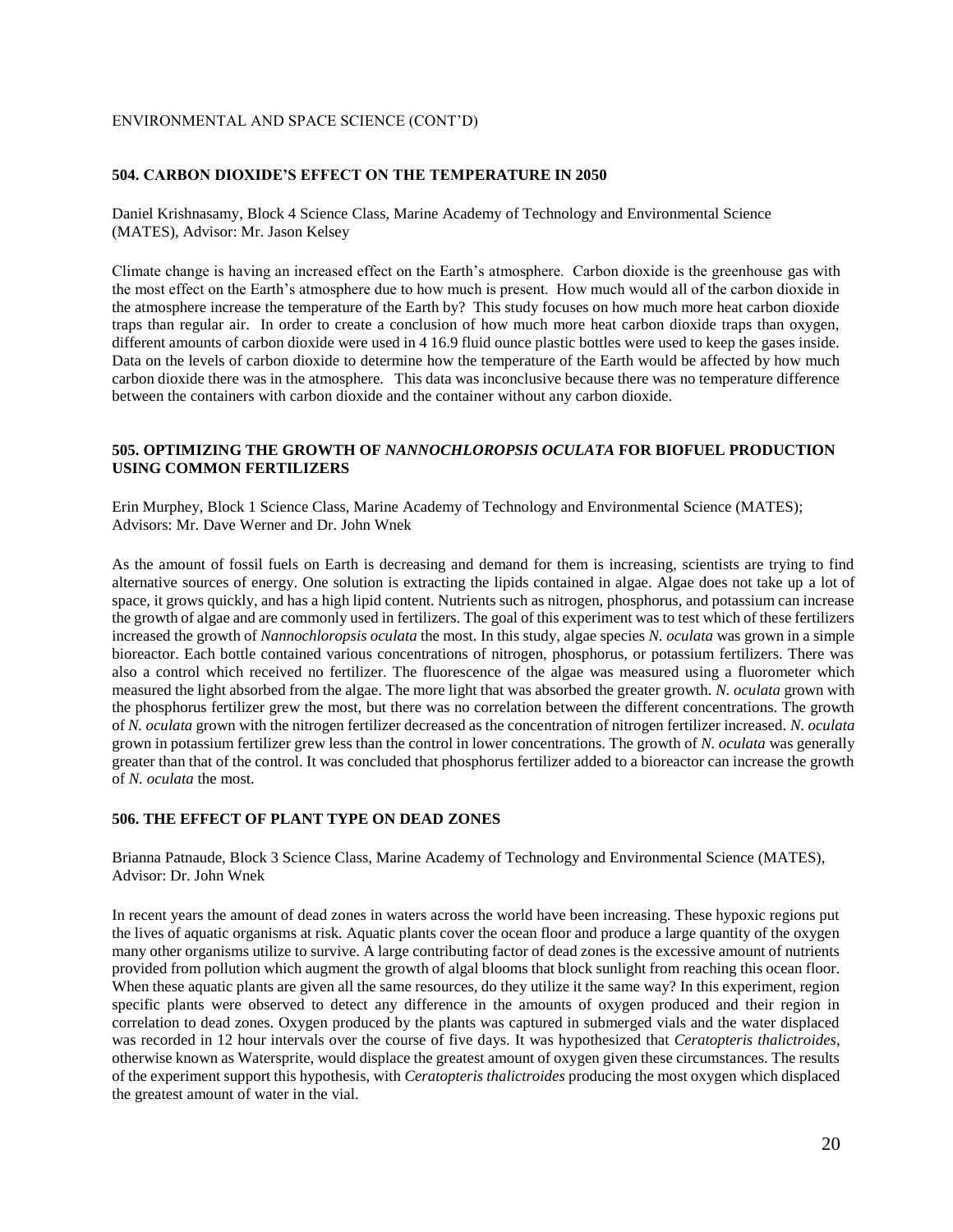#### ENVIRONMENTAL AND SPACE SCIENCE (CONT'D)

#### **507. THE EFFECTS OF VARYING WIND SPEEDS IN DUNE HIEGHT AND ACCRETION IN RENIFORCED AND NATURAL DUNE SYSTEMS**

Owen Regehly, Block 2 Science Class, Marine Academy of Technology and Environmental Science (MATES); Advisors: Dr. John Wnek, Mr. David Werner and Mr. Jason Kelsey

Coastal dunes are important forms of protection from hurricanes, blocking water from coastal communities. Dunes can better protect coastal communities from storms with specific heights and slopes. Human replenishment of dunes is intended to optimize these dune slopes, but natural dunes may be more effective. The purpose of this analysis is to test the efficiency of replenished dunes versus natural dunes. To conduct this experiment, a natural dune in Barnegat, New Jersey and a replenished dune of Bay Head, New Jersey were measured for dune height, length, and slope angle over a four-week period. The results showed a negative correlation for the replenished dune, meaning that the slope angle decreased over time. The natural dune, not replenished nor bulldozed, appeared consistent with a neutral vertical correlation. The study concluded that natural dunes were more efficient due to more accretion and less maintenance. However, the results of this experiment may have varied in a different time of year, as some months are stormier than others.

#### **508. THE DOMINANT FACTOR IN A METEOR IMPACT**

Ryan Savin, Block 2 Science Class, Marine Academy of Technology and Environmental Science (MATES), Advisor: Mr. Jason Kelsey

Meteor impacts can cause extensive destruction, such as injuring or killing people, structural damage, generating tsunamis and even triggering mass extinctions. So what factor of a meteor strike decides the level of damage a meteor will cause? The factors that were tested were surface, velocity and density. To test these factors, 3 balls of varying materials were dropped from 4 different heights into 2 different surfaces. In sand, the averages of aluminum ranged from 5.83 cm to 8.13 cm, the averages of zinc ranged from 6.76 cm to 8.8 cm and the averages of lead ranged from 7.36 cm to 9.6 cm. In flour, the averages of aluminum ranged from 3.4 cm to 5.56 cm, the averages of zinc ranged from 3.5 cm to 7.36 cm and the averages of lead ranged from 3.36 cm to 8 cm. Although the answer to which is the dominant factor remains inconclusive as of now, the dominant variable in each factor was found. Flour provided more variety than sand, the highest velocity of 6.264 meters per second had the greatest effect and the dominant density was the  $2.7$  g/cm<sup>3</sup> of aluminum, beating out zinc and lead.

#### **509. HOW MUCH ALGAE IS BEST TO PRODUCE A LARGE AMOUNT OF DISSOLVED OXYGEN?**

Peter Taboada, Block 4 Science Class, Marine Academy of Technology and Environmental Science (MATES), Advisor: Mr. Jason Kelsey

Algae produces Dissolved Oxygen (DO), microscopic oxygen bubbles mixed within water, through photosynthesis. In order to convert light into energy, algae releases oxygen and consumes carbon dioxide. On the contrary, algae consumes oxygen in times of darkness and when the population is too dense. The density of algae, water temperature, and air temperatures all can and will affect the amount of DO produced. In order to answer questions about how much algae is best to produce the maximum amount of DO, I conducted an experiment involving six bins of pond water with five containing algae. The bin without algae was used to determine how much oxygen was entering the bins. The other five bins had the same amount of water from the same source and had different amounts of algae. The results were taken over the course of 15 days were DO in each bin as well as air and water temperature. The results were then analyzed and exhibited that the algae actually reduced the amount of DO in the bins and had a consistent decline as more algae was added with the exception of bin #5.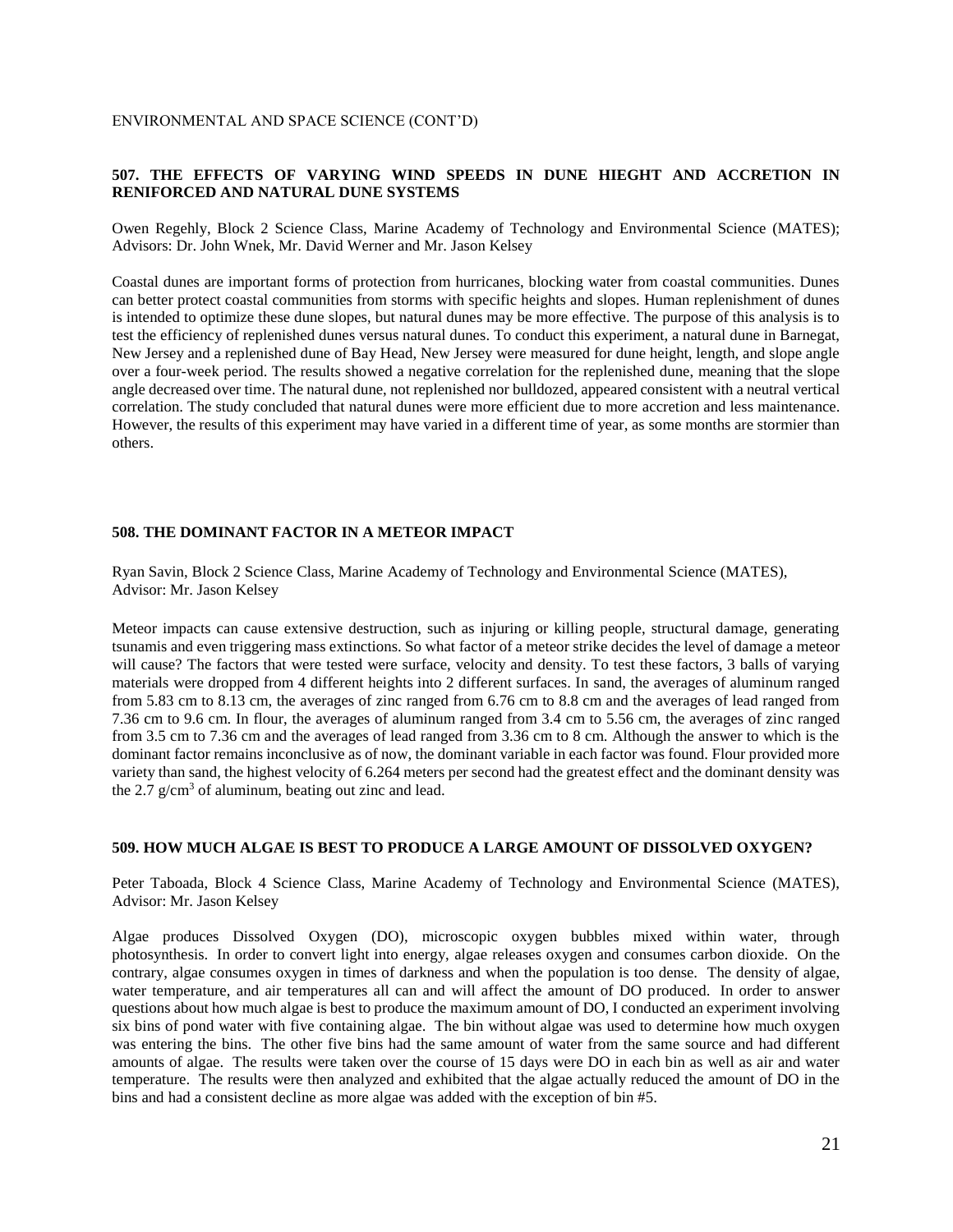#### **510. THE EFFECTIVENESS OF** *LEMNOIDEAE* **AS A FILTER FOR NITRATE AND AMMONIA FILLED WATER**

Ben Yrad, Block 2 Science Class, Marine Academy of Technology and Environmental Science (MATES); Advisors: Mr. Jason Kelsey and Dr. John Wnek

*Lemnoideae,* more commonly known as Duckweed, is an aquatic plant that has the ability to grow in lakes and ponds, and its subspecies are found in most areas of the United States. It is a very small, clover like flowering plant that is known for growing at extremely rapid rates. As such, it grows invasively in the bodies of water it inhabits. However, *Lemnoideae* has been utilized in the form of a mosquito repellant, a source of biofuel, and, for this project, a cheap and effective water filter. In this project I intended to remove ammonia and regulate pH levels in polluted water. I did this by diluting two tanks with a conventional lawn fertilizer. One had *Lemnoideae* growing in it, while the other had a biological aquarium filter, commonly known as a biobag. After a month of testing, I found that *Lemnoideae* was much more effective at cleaning the polluted water than my filter, being able to absorb more ammonia in a shorter amount of time. Levels of pH lwere regulated by both mediums at about the same rate, with 7.2-7.4 being the consistent reading in both tanks.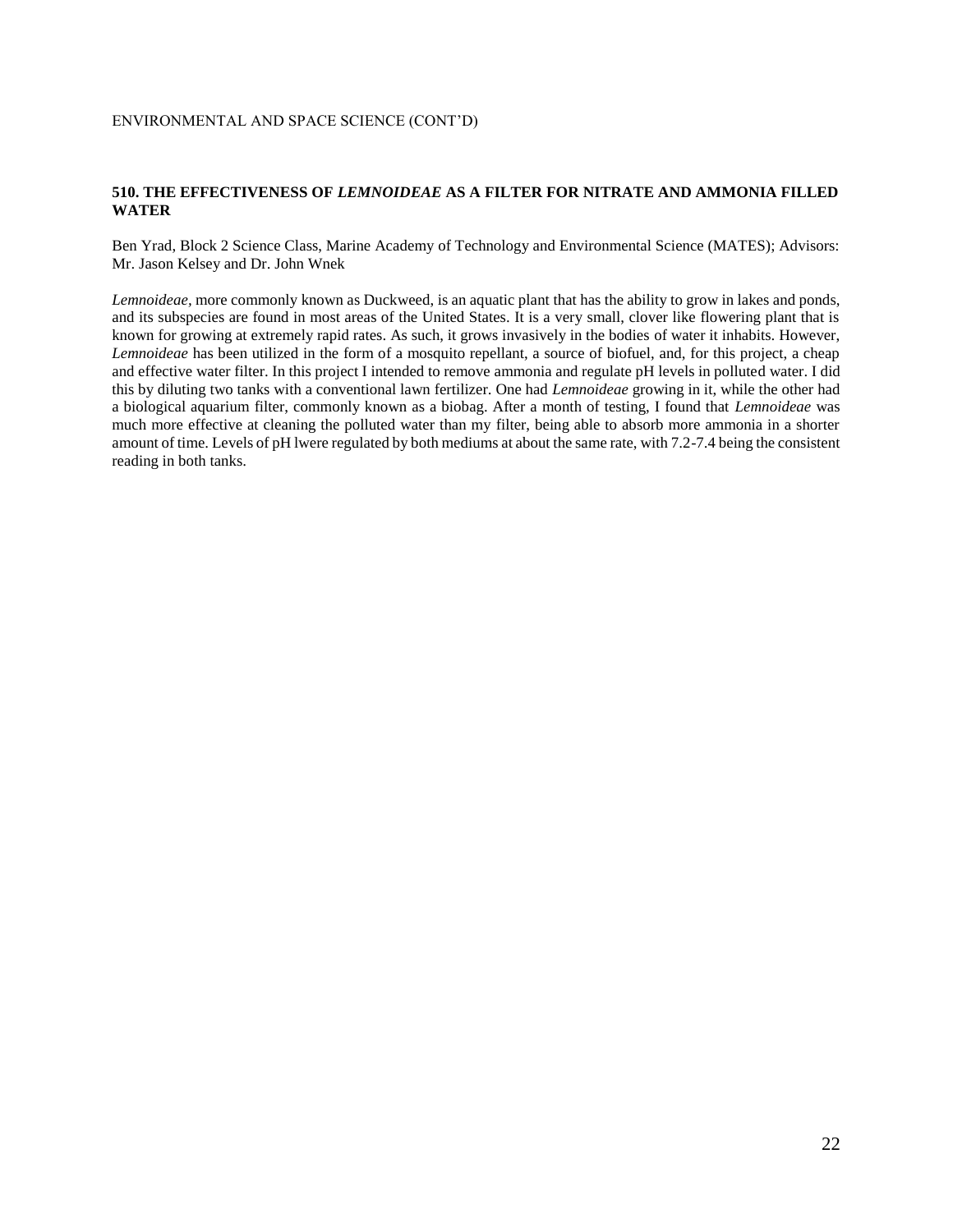#### **HEALTH, MEDICINE AND SPORTS:**

#### **601. THE EFFECTIVENESS OF HAND SANITIZERS AND THE OPTIMAL PLACEMENT OF DISPENSERS IN SCHOOLS**

Alexander Bell, Block 1 Science Class, Marine Academy of Technology and Environmental Science (MATES); Advisors: Dr. John Wnek and Mr. David Werner

There are bacteria everywhere on the Earth; however, there are places where these microbes are not welcome, such as one's hands. Cleaning one's hands decreases the amount of bacteria, reducing the spread of disease. While it is generally agreed upon that using soap and water is the best way of cleaning one's hands, hand sanitizer has provided a method of sanitation without soap or water; however, there are many different types of hand sanitizer with potentially varying degrees of efficiency. The location of the sanitizer dispensers may also affect the amount of people using them, also decreasing the spread of disease. Testing was done on the hand sanitizers and research was done on their optimal dispenser location and the results were that different hand sanitizers mostly performed within relative similarity to each other with regard to efficiency. Optimal locations for the dispensers e.g. near doorways, entrances, and exits were established.

#### **602. HOW ADDING WEIGHTS TO SOMEONE'S RUN IMPACTS THEIR HEART RATE**

Tyler Grant, Block 4 Science Class, Marine Academy of Technology and Environmental Science (MATES), Advisors: Mr. Jason Kelsey and Dr. John Wnek

Every person has a resting heart rate which is generally between 60 to 100 beats per minute (BPM). When someone begins to exercise, their heart rate begins to increase because their heart must pump more blood to their muscles. My goal for this research project is to test whether adding weight to the run has an impact on their heart rate. Each runner ran with a different amount of weight held in their hands, and then directly after, their heart rate was recorded. After testing ten different people, there was no correlation between the weights and the heart rate of the individual. I tested four different weights: zero lbs., two lbs., six lbs. and ten lbs. Among all four weights the heart rate varied between each person. However, based on this procedure, it is possible that there could be a one to two beat miscount on the total heart rate of each person.

#### **603. THE EFFECTIVENESS AND CONVENIENCE OF VARIOUS CLEANING METHODS ON TOUCHSCREEN SMARTPHONES**

Chris Marinelli, Block 1 Science Class, Marine Academy of Technology and Environmental Science (MATES), Advisors: Mr. David Werner and Dr. John Wnek

Our modern society has seen the rapid increase of mobile smartphone use recently. However, most smartphone consumers are unaware that their touchscreen devices are exceptional fomites, or harborers of bacteria. This bacteria can be removed by cleaning the surface of a smartphone, but it is not known which of many methods is most effective in this. Thus, this experiment was designed to discover which of three common cleaning methods removes the most microbes and which is the least time-consuming for busy, everyday lives. Each of the three tested cleaning methods functioned in specific ways: a handheld UV-C wand served as a disinfectant, an adhesive rubber roller served as a physical abrasive, and a microfiber cloth/sprayable cleaner combination served as a combination of disinfectant and physical abrasive. Four smartphones, each of which were subjected to different daily conditions, were cleaned with each method three times in a week and then sampled for any remaining bacteria, which was collected and grown in petri dishes. The results showed that the combination cleaner was the most effective at removing germs, and was also the most simply designed, making it the most convenient as well.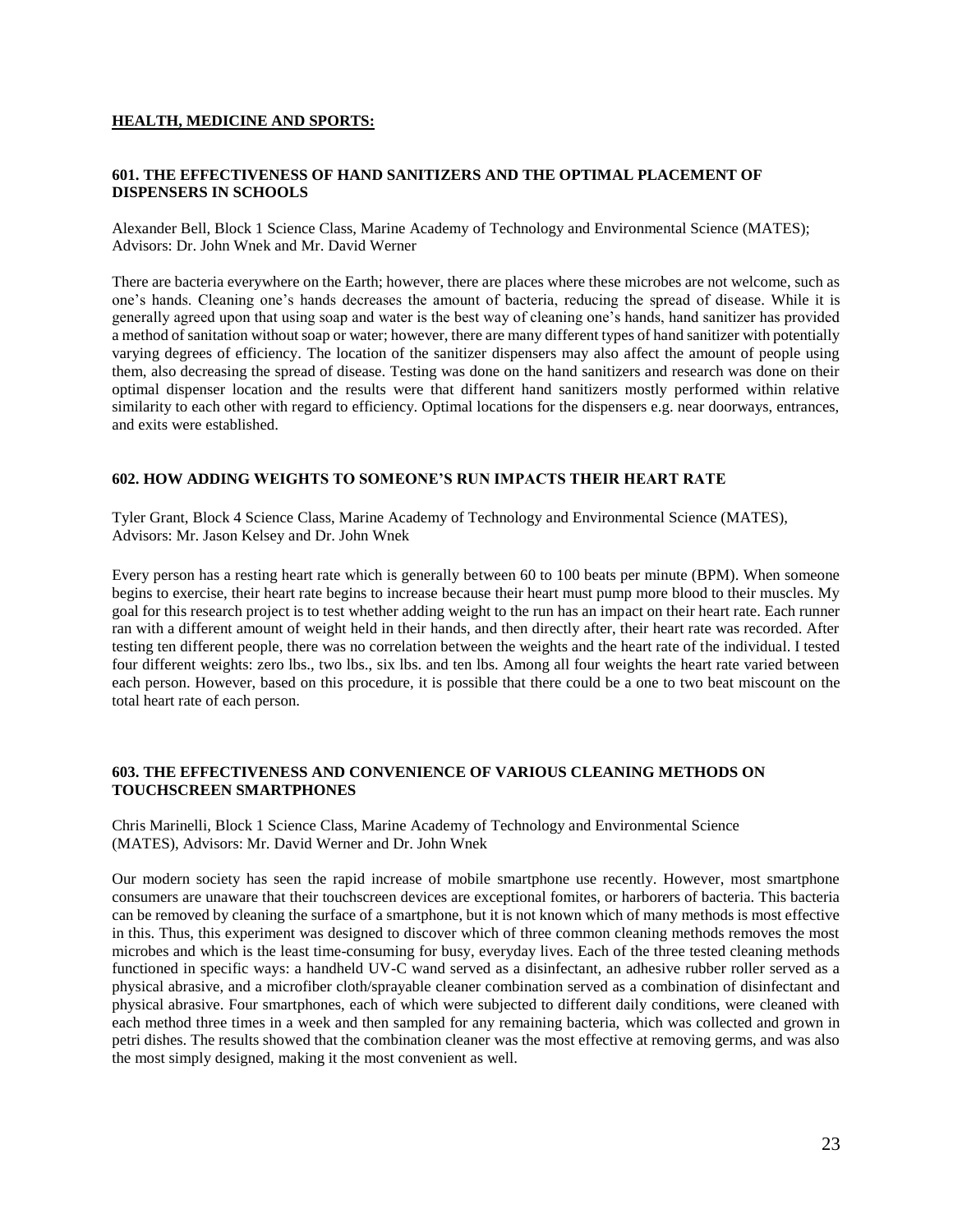#### HEALTH, MEDICINE AND SPORTS (CONT'D)

#### **604. THE EFFICACY OF AQUEOUS OZONE AS COMPARED TO THE CURRENT CHEMICAL CLEANERS USED ON VARIOUS HARD SURFACES**

Kailey Matthews, Block 1 Science Class, Marine Academy of Technology and Environmental Science (MATES), Advisor: Dr. John Wnek

Chemical cleaners, such as Oxivir® Tb Wipes, Virex® II 256, and Glance® NA, have presented harmful risks to children, pregnant women, adults, and the environment. Dwell times are also an important part of the usage of chemical cleaners that users often do not follow. Dwell times are the amount of time a chemical must lay on a surface to effectively destroy the pathogens on that surface. In comparison, aqueous ozone is everyday tap water infused with ozone  $(O_3)$  molecules. Aqueous ozone is a disinfectant that has no deleterious side effects to users or the environment. Various hard surfaces were tested to determine the level of contamination at the Marine Academy of Technology and Environmental Science (MATES) using chemical cleaners and aqueous ozone. The Hygenia® luminometer tested the pre- and post-contamination levels of the surfaces after cleaning with various chemical cleaners and aqueous ozone. The efficacy of each cleaner was measured using the average of the percent of decrease of contamination levels postcleaning. Aqueous ozone was found to be a more effective cleaner and disinfectant on the hard surfaces cleaned when compared to each of the various chemical cleaners used in the experiment. Aqueous ozone can be used as a cleaner and sanitizer in schools, restaurants and other institutions without the negative side effects chemical cleaners present.

#### **605. THE EFFECT DIFFERING LACROSSE SHAFT MATERIALS HAVE ON THE DISTANCE AND SPEED AT WHICH A BALL IS THROWN**

Kurt Newman, Block 3 Science Class, Marine Academy of Technology and Environmental Science (MATES), Advisor: Mr. David Werner

Lacrosse is one of the fastest growing sports in America, bringing in thousands of new players each year. The high speed game has evolved since its beginnings as a Native American war ritual. Despite the sports recent popularity, unbiased research is hard to come by. To many experienced players, the materials used in their stick matters greatly. The problem for these players is figuring out which material will give them the heightened performance in specific areas such as strength or stiffness. My goal was to determine if certain materials provided better speed and distance when used in similar circumstances. Multiple materials were used ranging from wood to carbon fiber. These sticks were all tested ten times on the same thrower which was not altered in anyway throughout the project. The same head was used on each shaft as to not skew the results due to a poorly strung pocket or a broken head. My hypothesis was that the stick with the most flexibility would deliver the greatest distance while the lighter shafts would grant higher speeds. When I analyzed the data I found that the polycarbonate shaft provided the best distance, consistently throwing the ball upwards of 150ft (46m), while the carbon fiber allowed for greater speed, at about 40mph (64km/hr.) every shot. This study is important because it provides lacrosse players with insight as to what materials will impact their game in a positive way.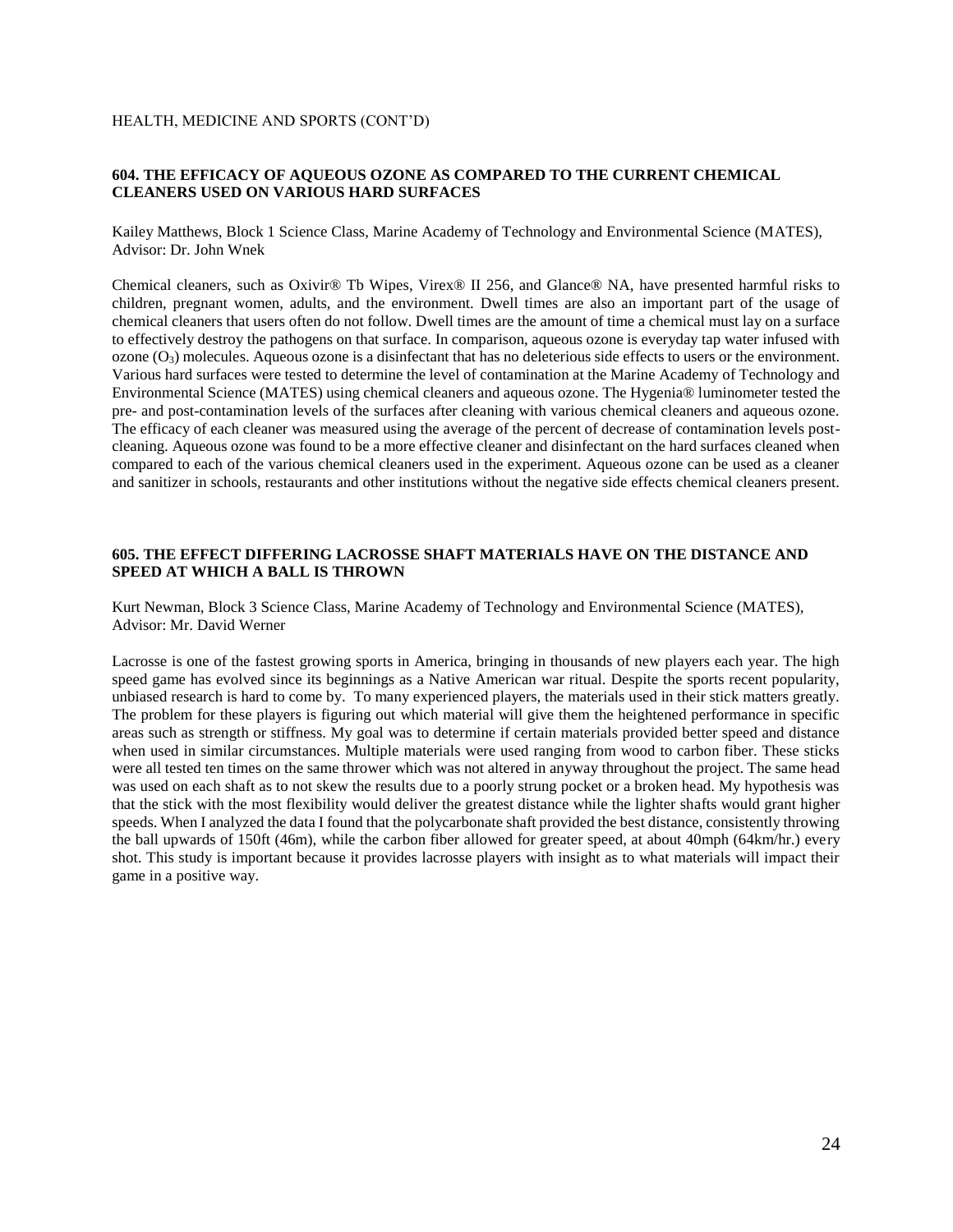#### HEALTH, MEDICINE AND SPORTS (CONT'D)

#### **606. THE EFFECTS OF** *LAVANDULA ANGUSTIFOLIA* **AND** *MENTHA PIPERITA* **ON CONCUSSED VERSUS NON-CONCUSSED**

#### Melissa Restrepo, Block 2 Science Class, Marine Academy of Technology and Environmental Science (MATES), Advisors: Mr. Jason Kelsey and Dr. John Wnek

Essential oils are used to help people with their physical health. These oils are used to lower blood pressure in patients with higher blood pressure. *Mentha piperita* increases reaction time and causes heart palpitations. For this reason, it is used to improve reaction and attention. *Lavandula angustifolia* calms anxieties and therefore creates a slower reaction time. Essential oils trigger an increased blood flow of oxygen to the brain. Those that have suffered brain trauma are prone to being affected by essential oils due to this. There have also been studies that found a correlation between essential oils and the placebo phenomenon. In order to conclude if *Lavandula angustifolia or Mentha piperita*  had an effect on physical health, this experiment was conducted. Participants had their heart rate, reaction time, and blood pressure collected before and after being placed in a room with an essential oil diffuser. After six trials, the data was analyzed to find that reaction time in the *Mentha piperita* trials were faster and the *Lavandula angustifolia* had slower reaction times. The placebo trials had similar results to the beginning trials as well.

#### **607. DO THE MATERIALS AND STRING ORIENTATION OF A WOMEN'S LACROSSE STICK AFFECT THE SPEED AND DISTANCE A LACROSSE BALL IS THROWN?**

Carrie Spexarth, Block 1 Science Class, Marine Academy of Technology and Environmental Science (MATES), Advisors: Mr. David Werner and Dr. John Wnek

Over the years, women's lacrosse has become more and more of a mainstream sport. As its popularity continues to grow, the complexity of string designs in lacrosse sticks has also increased, however, does string design really affect the quality of a stick? In order to determine if it does, an experiment was conducted where I threw a lacrosse ball using five different lacrosse sticks, each with varying string designs, and recorded the distance and speed of the ball. Two trials were conducted and the order in which sticks were used was randomized to ensure accurate results. After collecting and analyzing the results from both trials the graphs showed that there was significant difference between the stick that performed the best and worst. Due to the fact that the there was a noticeable difference between the performances of the sticks it can be concluded that the string orientation does affect the speed and distance of a lacrosse ball.

#### **608. THE PHYSICS AND BEHAVIORAL SCIENCE BEHIND THE ABILITY TO THROW A FULL**

Kayla VanNortwick, Block 1 Science Class, Marine Academy of Technology and Environmental Science (MATES); Advisors: Mr. Dave Werner and Dr. John Wnek

Tumbling is a very strenuous activity to complete. There are many factors that go into the ability to "throw" a tumbling class. When trying to do a roundoff backhandspring full, which are types of back flips, it is required that enough lift, power, and twist are done so that it can be landed without falling or acquiring an injury. Tumbling is mostly done by gymnasts and cheerleaders and some injuries they can receive are sprains, strains, broken bones, and concussions to name a few. This research was done to find out if the barometric pressure and the way a subject is feeling truly affects the way the subject completes his/her full and whether or not they land their full. The results concluded that on most days that the subject's feelings were negative, their tumbling was not as high, powerful, or well landed on these day compared to the days that they were feeling well. Although, with the more practiced participants that have been doing this skill for longer, there was not much of a difference when they were not feeling so well.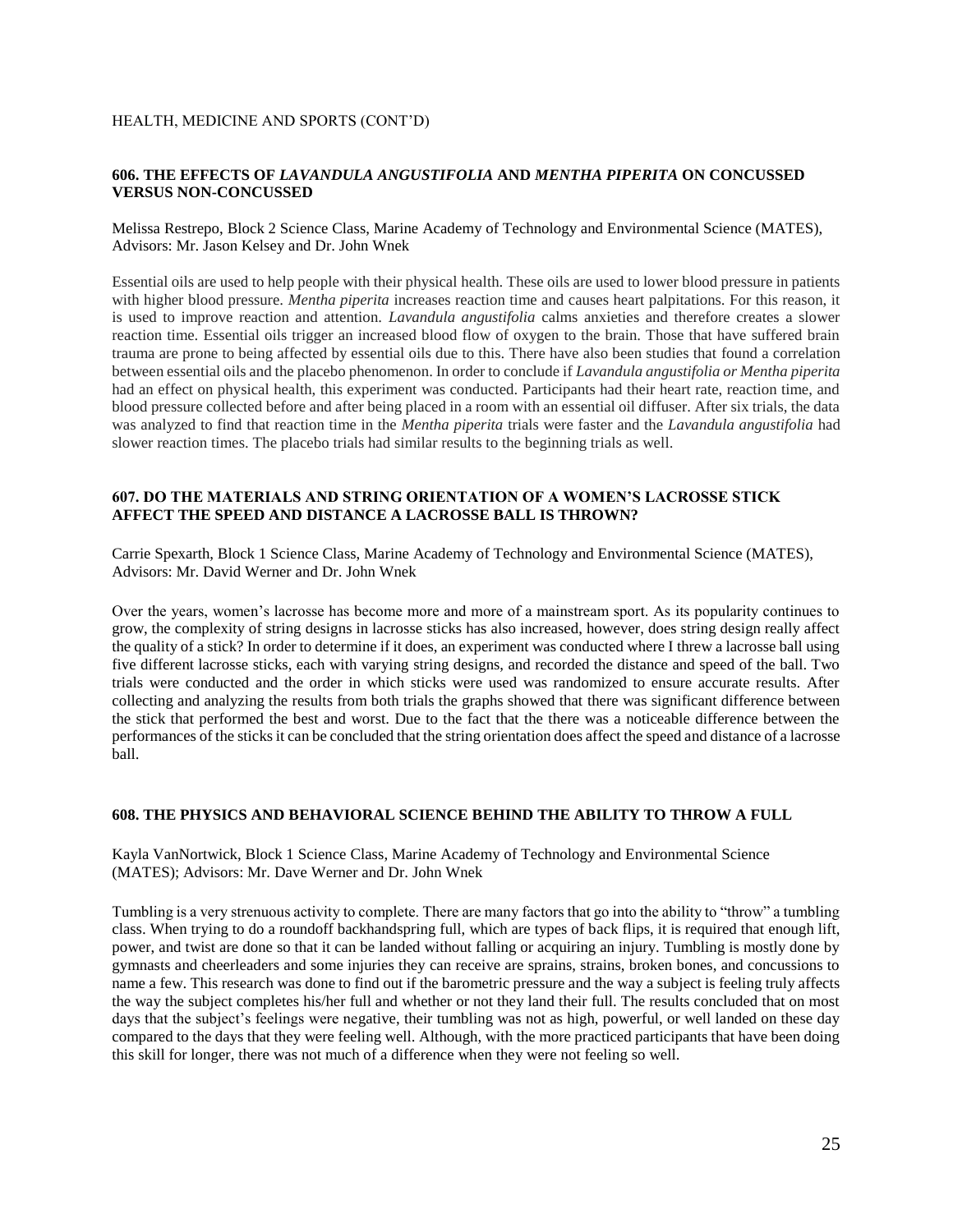#### **PHYSICAL SCIENCE, ENGINEERING AND MATH:**

#### **701. HOW DOES WATERLOGGING AND WEIGHT AFFECT DIFFERENT WOOD SPECIES OVER A LONG PERIOD OF TIME?**

Austin Cappuccio, Block 3 Science Class, Marine Academy of Technology and Environmental Science (MATES); Advisor: Mr. Jason Kelsey

Wooden planks are commonly used as construction materials in structures like houses, bridges, and buildings. To keep these structures strong, wood has to be able to withstand weight over a long period of time and when used outside, wood has to be able to resist the effect of waterlogging. There are hundreds of species of wood used as construction materials and carpenters have a difficult time in choosing what wood would be best at withstanding weight and water over a long period of time as a factor of cost. I exposed eight wooden planks to weight by hanging buckets full of water from their midpoint over a 30 day period. I took two planks of Maple, Oak, Poplar, and Pine wood to use for this experiment, separating them into two groups of waterlogged wood and dry wood by taking one plank of each species into the two groups. The group I labeled as waterlogged I kept wet with a soaked towel, wetting the towel every day to effectively waterlog the wood. The results showed intense bowing and bending of the wood from both parties of wet and dry wood. In the dry wood group, maple wood resisted the weight the best, however when the wood was waterlogged, the oak wood resisted the weight the best. This happened with the wet wood because oak is very porous so when it was waterlogged the wood actually expanded and counteracted the force bending it down.

#### **702. THE EFFECT OF THE DISTANCE BETWEEN MAGNETS IN A GAUSS RIFLE ON THE LAUNCHED BALL (BALL-X)**

Matthew Currie, Block 4 Science Class, Marine Academy of Technology and Environmental Science (MATES), Advisor: Mr. Jason Kelsey

Magnetic acceleration is the use of magnets to increase the speed of the object, which can be used in the entertainment industry. In the case of the Gauss Rifle the objects that are being accelerated are steel balls. Two balls are placed on each magnet on the side that is facing the launched ball. The initial steel ball is released and is pulled by the magnet increasing the speed. When the steel ball hits the magnet the energy moving forward is transferred through the magnet and the first ball and into the second ball. The energy then has enough power to pull it away from the magnet at around the same speed the first ball had when it hit the magnet. It repeats all the way up to the launched ball (Ball-X). The last ball has nothing to stop it so it flies forward and that is where the results were received. It was observed that as the length increased so did the distance traveled all the way up to 5 cm and then after 5 cm the distance traveled started to decrease. For 4 cm the average distance was 37.085 m, for 5m the average distance was 39.89 m, and for 6 cm the average distance was 34.71 m. The thought now is that all magnets have a prime distance between each magnet to get the farthest distance. This data represents that if companies are looking to use magnets they should look into what the optimal spacing distance that will obtain the best results and save be the most economically.

#### **703. WHAT MATERIAL IS THE MOST RESISTANT TO CORROSION?**

Dylan Del Sontro, Block 1 Science Class, Marine Academy of Technology and Environmental Science (MATES), Advisor: Mr. Dave Werner

In the construction of buildings, resistance to environmental damage, or corrosion, is crucial. This can be said especially for coastal structures that are constantly exposed to salt, wind, and other environmental damages. Out of three metals, one would be shown as the most corrosion resistant in multiple salinities. Three of each metal, aluminum, steel, and stainless steel, were placed into three different salinity values for five weeks. Each week, the metals were taken out, dried, and examined using an analytical scale, and then placed back into freshly made water of their assigned salinities. After five weeks, the changes of mass were calculated, and the least amount of change determined the most corrosion-resistant metal. Aluminum was the most resistant for one week, while stainless steel was the most resistant overall for two out of the three weeks. Stainless steel ultimately was the most resistant metal of the three metals tested, due to its abundance of chromium.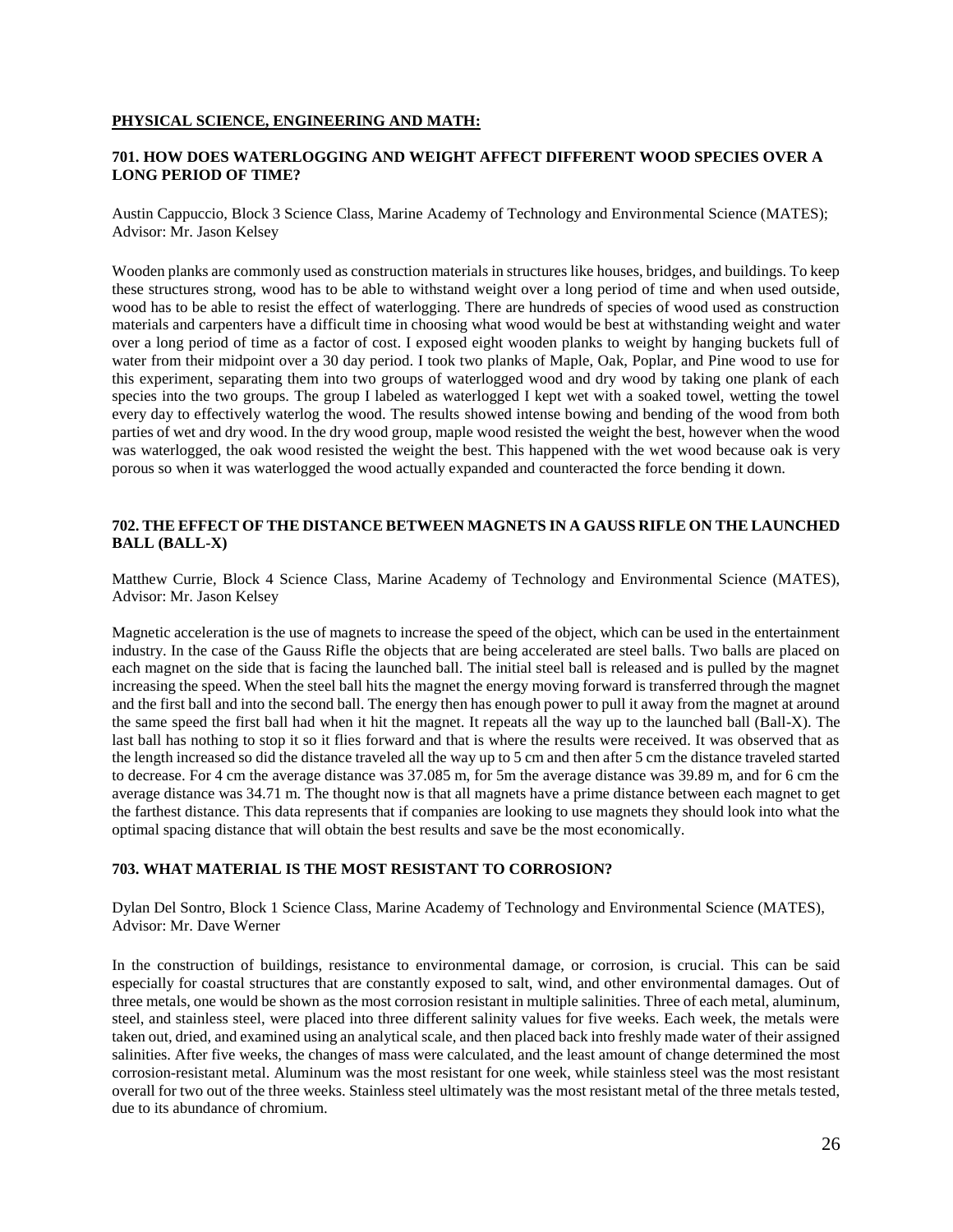#### PHYSICAL SCIENCE, ENGINEERING, AND MATH (CONT'D)

#### **704. GENERATING RANDOM NUMBERS USING VIDEO GAMES**

Nicholas Genardi, Block 2 Biology Class, Marine Academy of Technology and Environmental Science (MATES) Advisor: Mr. Kelsey

Random numbers are used in many places, in credit card numbers, for IP addresses, for video and online poker, and so many other things relating to security, technology, and entertainment. The purpose of this project was to see how random different random number generators are and if better random numbers could be generated without the use of external hardware or a third-party generator service. A total of six generators were tested in this project. To get the results, the generators had to manually activate to generate 30 numbers each, one of the generators using a video game called Destiny. After the data was collected, an ANOVA test was conducted on all 6 groups at the same time. The pvalue generated was not statistically significant, meaning it might be plausible to make a generator in Destiny or any other game that has a similar technique in generating numbers for any reason.

#### **705. THE WEIGHT CAPABILITIES OF THE SWEPT BACK AND TAPERED STRAIGHT WING DESIGNS**

Steven Holmberg, Block 3 Science Class, Marine Academy of Technology and Environmental Science (MATES), Advisor: Mr. David Werner

Aerodynamics is a field filled with variables and risks. Over time several people have attempted at making the *best* design. Two of the best and most popular designs are the Swept Back wings and Tapered Straight wings. Throughout the project, my goal was to see which wing design was better at holding more weight and where it benefitted it the most. At first, I thought that the Swept Back wings would beat the Tapered Straight wings in every category. Swept wings are the common everyday wings that you can see on a commercial airliner or a jet. Tapered wings are the wings of a stunt plane or old WWII planes. Eventually, after I had started testing, I began to realize that the Tapered wing beat the Swept wing when there was less weight and that the Swept wing beat the Tapered wing when more weight was introduced; specifically, the nose of the plane. Another part of my tests were to see where the weight should be distributed in order to improve the performance of each of the gliders. After analyzing all the data, I have realized that the swept back wings are more susceptible to stall due to the large surface area of their wings, and to counteract this setback weight should be added to the front of the plane (the nose cone) to hold the nose of the plane down in order to make it more difficult for the glider to stall. The tapered straight wings are less susceptible to stall due to the lack of surface area on the wings; however, it struggles to uphold a lot of weight due to the lack of surface area which results in instability. Therefore, the swept back wings are more useful because of their stability and ability to overcome their high risk of stall; however, tapered straight wings are more agile and unstable making them unfavorable for traveling but still is safer when it comes to an increased risk of stall.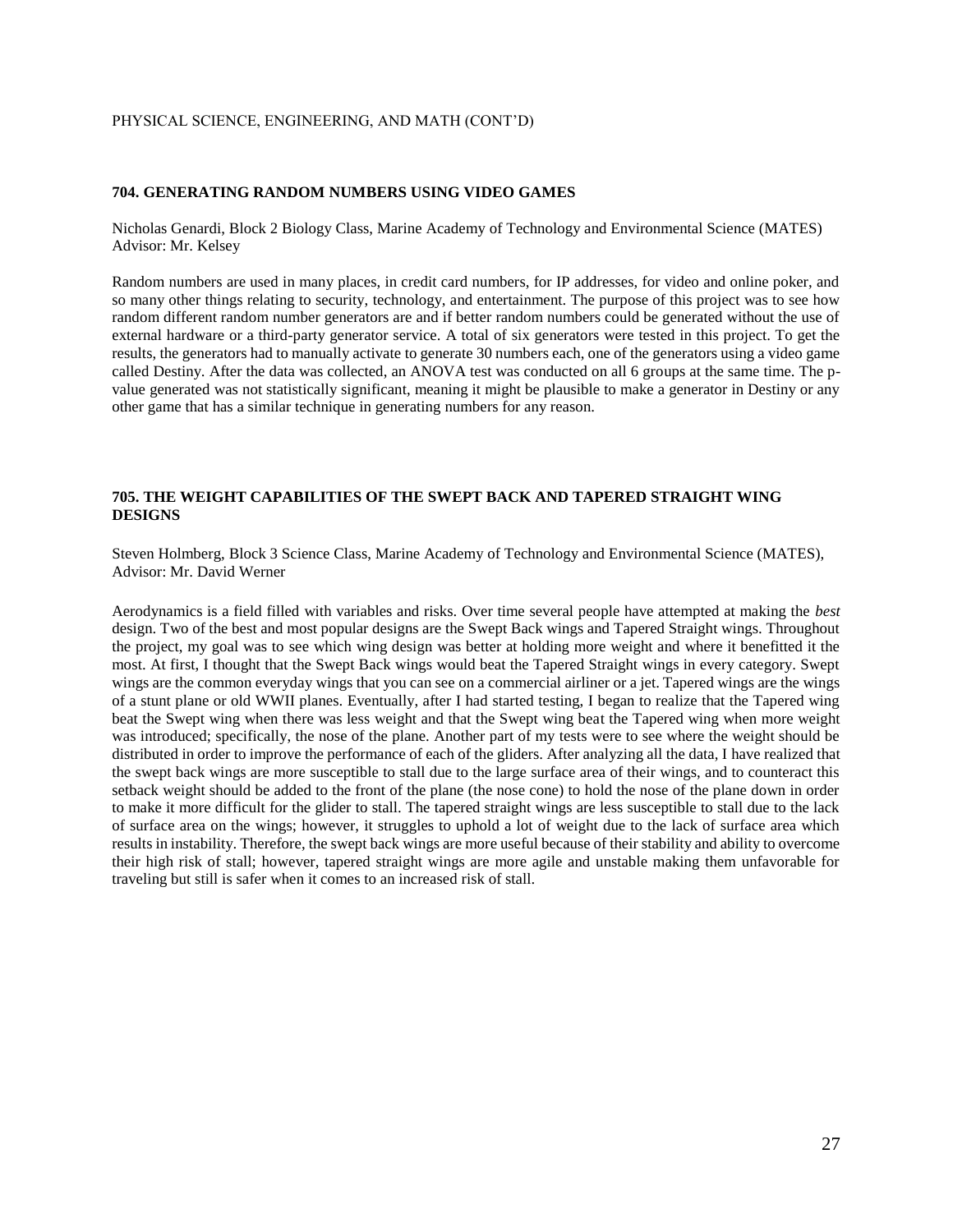#### PHYSICAL SCIENCE, ENGINEERING AND MATH

#### **706. VERTICAL AXIS WIND TURBINE DESIGN**

Eric McGivney, Block 2 Science Class, Marine Academy of Technology and Environmental Science (MATES), Advisors: Mr. Jason Kelsey, Dr. John Wnek and Ms. Jessica Olsen

Wind turbines are very relevant in renewable energy, but some wind turbines are designed better than others. Traditional horizontal axis wind turbines can kill birds, are top heavy, need to be shut down in high winds, are expensive, and have an efficiency limit. Other designs, like vertical axis wind turbines, can be made cheaply with fewer parts and can handle certain conditions effectively. They also do not have an efficiency limit. The objective of this study was to operate a custom built vertical axis wind turbine under varying weather conditions to determine the negative or beneficial effects on power output. It was hypothesized that the materials used would be sturdy and strong, and that high winds would not damage the turbine. The results show that the turbine was strong and handled weather conditions well, supporting the hypothesis. Increasing wind speed also increased the voltage, supporting the hypothesis. Voltage ranged from 0.15V to 2.5V. Design flaws did not support the hypothesis. The belt system that was used caused the turbine to be unable to operate unless in high wind speeds, along with other design flaws. These results are important in wind turbine design for what materials to use depending on what conditions the turbine is going to put in, and how to go about putting together the turbine. The results of this study indicate that more efficient turbines should utilize, lighter, more flexible materials, such as aluminum for the blades and frame, bearings to reduce friction, elastomer belts, and plastic or metal stands rather than heavier, cumbersome wood stands. Optimal weather conditions for maximum voltage output are wind speeds starting at 5 mph, and ideally no precipitation, as water can damage the turbine, especially wooden components.

#### **707. HOW ACCURATELY CAN A SELF-MADE ROCKET SIMULATION PROGRAM PORTRAY A REAL-LIFE MODEL ROCKET LAUNCH?**

Brady Nichols, Block 3 Science Class, Marine Academy of Technology and Environmental Science (MATES), Advisor: Mr. Jason Kelsey

Launching model rockets is a hobby that tons of people in many different places enjoy. It can be done almost everywhere and it is relatively cheap-that is, until the rocket gets lost. This is a huge problem for anyone living near trees, water, or private property that the rocket can land on. In this experiment, I launched about 25 rockets using various rocket engines and collected the height recorded for the launch by the altimeter, as well as where the rocket landed in relation to where the launchpad was. I also recorded the wind speed and direction on that day. During this time, I made a program that calculated the height of the rocket based on the engine used and the mass of the rocket. The results showed that the program's height results were, on average, off by 24.16% compared to the actual launches. Because the landing locations were too erratic, I concluded that the landing location of a model rocket is too erratic to be measured with wind.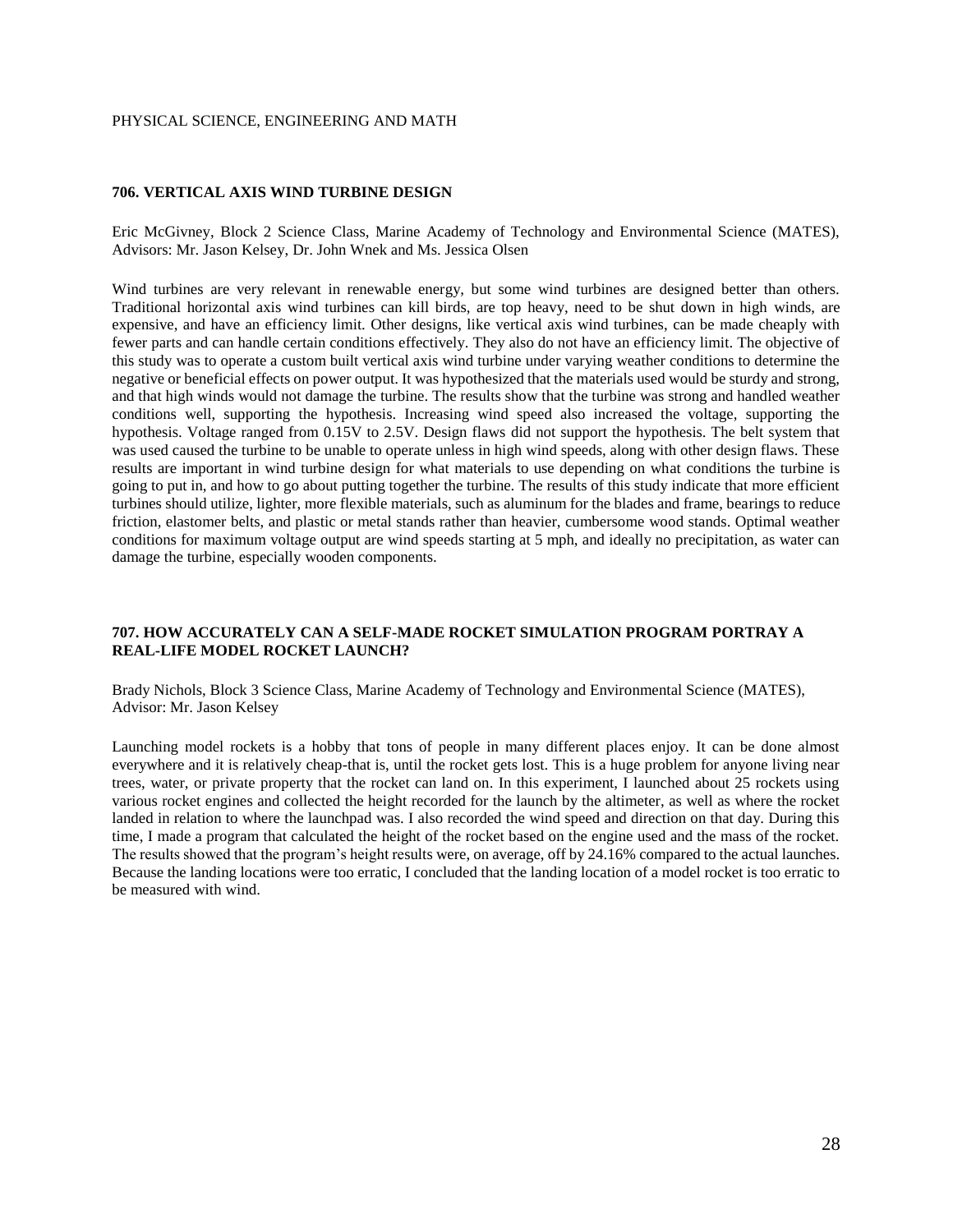#### PHYSICAL SCIENCE, ENGINEERING AND MATH (CONT'D)

#### **708. CAN A HOMEMADE FUEL CELL/HYDROGEN GENERATOR BE USED TO CHARGE UP REGULAR APPLIANCES**

Neal Prana, Block 3 Science Class, Marine Academy of Technology and Environmental Science (MATES), Advisor: Mr. Jason Kelsey

Fuel cells convert chemical energy into hydrogen rich fuels that can efficiently charge up technology. When a hydrogen rich fuel such as clean natural gas or renewable biogas enters the fuel cell stack, it reacts electrochemically with oxygen to produce electric current, heat, and water. This produces almost zero harmful emissions, meaning there is little to no worry of pollution. However, the downside is that this does not produce the energy as quickly as combustion can, and fuel cell creation is both very expensive and takes time, making it impractical. To test a fuel cell's effectiveness on a small scale, I experimented by using a homemade fuel cell generator, using copper wire, to power a small cellular device as well as a light bulb. I also created a 2nd generator using steel wire to see if it could produce enough voltage to power the same items. Each generator was charged with a 9 volt Rayovac® battery and watched under equal conditions and time. The final result showed that the steel wire generator conducted more electricity, but neither was capable of charging either appliance.

#### **709. THE EFFECT OF DURABILITY AND ELASTICITY ON ACRYLONITRILE-BUTADIENE-STYRENE AND POLYVINYL-CHLORIDE PLASTIC WITH TEMPERATURE CHANGES AND WATER ACIDITY**

Zachary Smith, Block 1 Science Class, Marine Academy of Technology and Environmental Science (MATES), Advisor: Mr. Jason Kelsey

Water, whether it be contaminated or clean, hot or cold, can slowly expand the pipes of the walls in a house with the power of an accidental pressure influx. Two main sources of piping are used in the twenty-first century: Acrylonitrilebutadiene-styrene (ABS) and Polyvinyl-chloride (PVC), but contractors and plumbers need to make the right choices of installation in order to prevent leaks of pipes. Although polyvinyl-chloride is much more durable in its molecular makeup, acrylonitrile-butadiene-styrene is elastic and can withstand the strain of expansion of water. Initially, six testings of pipes were examined (three of each), and three different factors were placed in the water: hot water, cold water, and lemon juice. After all of the data was collected and correlated, the results showed that warmer water would expand the ABS pipe, but the cold water made the PVC pipe brittle. In the end, acrylonitrile-butadiene-styrene did not withstand the maximum forces applied to the rupture points of the polyvinyl-chloride in five of the tests, with the exception of one test showing otherwise. There is indeed an effect of durability and elasticity between water temperature and acidity in these pipes.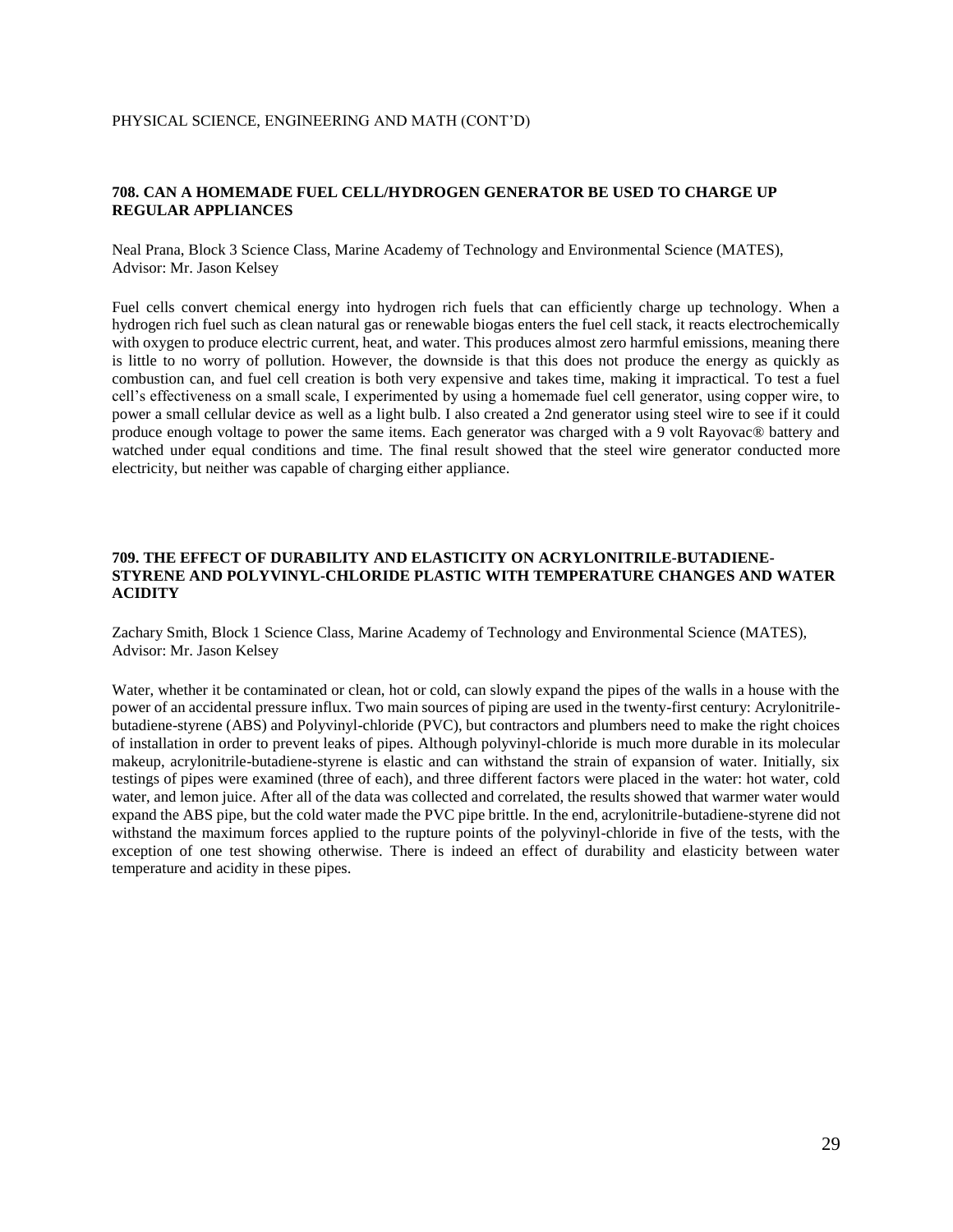#### **710. CAN A MORE ENERGY EFFICIENT STRUCTURE BE CREATED OUT OF RECYCLED MATERIALS TO REPLACE CONVENTIONAL HOME CONSTRUCTION?**

Arielle Touitou, Block 4 Science Class, Marine Academy of Technology and Environmental Science (MATES), Advisor: Mr. Jason Kelsey

Heat from the outdoors enters a home mainly through two ways: convection and thermal radiation. Convection is the transfer of heat through fluids, occurring when warmer areas of the gas or liquid rises to cooler parts of the fluid, and cooler gas or liquid takes its place. Radiation is a form of energy transport consisting of electromagnetic waves traveling at the speed of light. Insulation is a material or substance that is used to stop heat from going into a home during the summer and prevents heat from escaping in the winter. Insulation is the use of materials that provide resistance to heat flow. This study was conducted to observe the potential of recycled materials to be used to insulate and create an energy efficient structure. In this experiment, four walls were constructed and used to build a structure, each wall using a different type of recycled material: cardboard, plastic, tire rubber, and fiberglass as a control. A heating lamp was placed inside the structure as temperature in and outside of the structure were measured over an hour period of time at six 10-minute intervals. Five tests were conducted, the first being a control test where all four walls had a layer of foam insulation board attached inside the structure. In the next four tests, one layer of foam insulation was removed and the wall was then "active," meaning the recycled insulation of that wall was being tested. In each test the "active" wall alternated until all four walls were each individually "active" and tested. It was discovered that tire rubber insulated better than plastic products and cardboard, but not as well as common fiberglass insulation. Cardboard was also shown to be a good insulator, but not as successful as tire rubber or fiberglass insulation. Of all the materials tested, plastic products were the least successful in insulating the structure.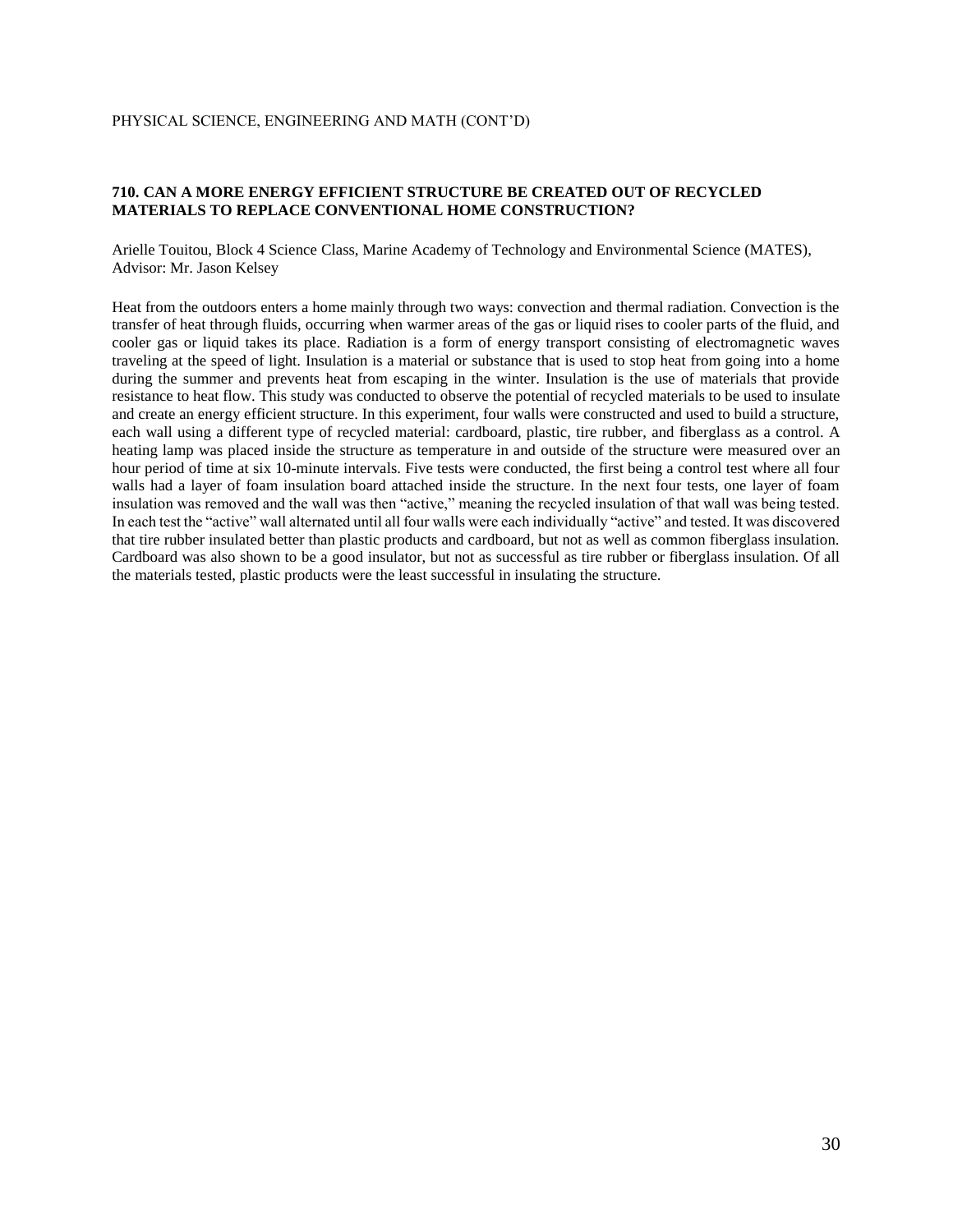#### **ZOOLOGY:**

#### **801. CARAPACE AND PLASTRON SIMILARITIES OF TERRAPINS WITHIN THE SAME CLUTCH**

Tasman Cioppa, Block 4 Science Class, Marine Academy of Technology and Environmental Science (MATES); Advisors: Mr. Jason Kelsey and Dr. John Wnek

Terrapins are one of the most intriguing reptiles on our planet, but due to lack of research, it seems as if there is an extensive amount that we do not know about these creatures. For example, the similarities between the shells (scientifically known as carapaces) of different terrapins is a topic that has almost never been looked into. To finally examine this topic a little, this project analyzes the carapace and plastron similarities of terrapin hatchlings that come from the same clutch. To go about this task, two different clutches of terrapins were examined by means of photographing both the carapace and plastron of each hatchling from about six inches away, and then seeing how each one related. Both sample sizes were originally 20 terrapin hatchlings, but were both cut down due to some of the pictures being blurred. Noticeable different types of carapaces and plastrons were described by their details, and were quantified based on how many terrapins possessed each certain type. The data showed that each group had a diverse amount of carapace and plastron types, and often ended up having one type appear far less than the others. To conclude, determining a terrapin's clutch or origin by its carapace or plastron type is not too far-fetched, and could perhaps help identify terrapins that have been stranded outside of their habitats.

#### **802. EFFECTS OF COMMON DETERRENTS ON BACKYARD BIRD AND SQUIRREL SPECIES**

Jake Dreher, Block 3 Science Class, Marine Academy of Technology and Environmental Science (MATES), Advisor: Mr. Jason Kelsey

Birds are vertebrates that can be found almost everywhere, in some places more common than the grey squirrel. These bird species can be named and counted for frequency in a specific area, especially if bird feeders are present. Many homeowners do not like squirrels, because they tip over birdfeeders and nest within their homes. A common problem for them is finding a deterrent for squirrels that does not affect the birds. My experiment tested two different deterrents, sound waves and seasoning. An experiment was conducted to determine the most effective deterrent between four different types of seasoning, high frequency sound waves, and the both together. Four of the same type of bird feeders were each filled with three cups of birdseed and cups of seasoning; one containing no seasoning and the others containing one of four different seasoning. The seed used in this experiment were black oil sunflower seed. The species and selection of seed was recorded every day between the hours of four and five in the afternoon for two months. In the end, the birds and squirrels both did not eat from the seed coated in seasoning as much as the uncoated seed, and when sound was introduced, both birds and squirrels were scared off.

#### **803. ANALYZING THE FACTORS THAT IMPACT THE QUALITY OF DIFFERENT VARIETIES OF CHICKEN EGGS**

Joseph Kim, Block 4 Science Class, Marine Academy of Technology and Environmental Science (MATES), Advisors: Mr. Jason Kelsey and Dr. John Wnek

Chickens have played a major part in the food industry. They are raised for their meat and for their eggs. Most people buy eggs from stores. Some people buy organic eggs, and others collect them from chickens that they raise. Is there a difference between those eggs? To determine the differences between the eggs, one dozen white store eggs, one dozen brown store eggs, two dozen organic eggs from different companies, and one dozen eggs from my own hens were used. Eggshell thickness was measured in each egg and the yolk color of each egg was assessed. It was found that eggs from my own hens had the thickest eggshells and the darkest yolk color, with organic eggs in second and regular store eggs in third.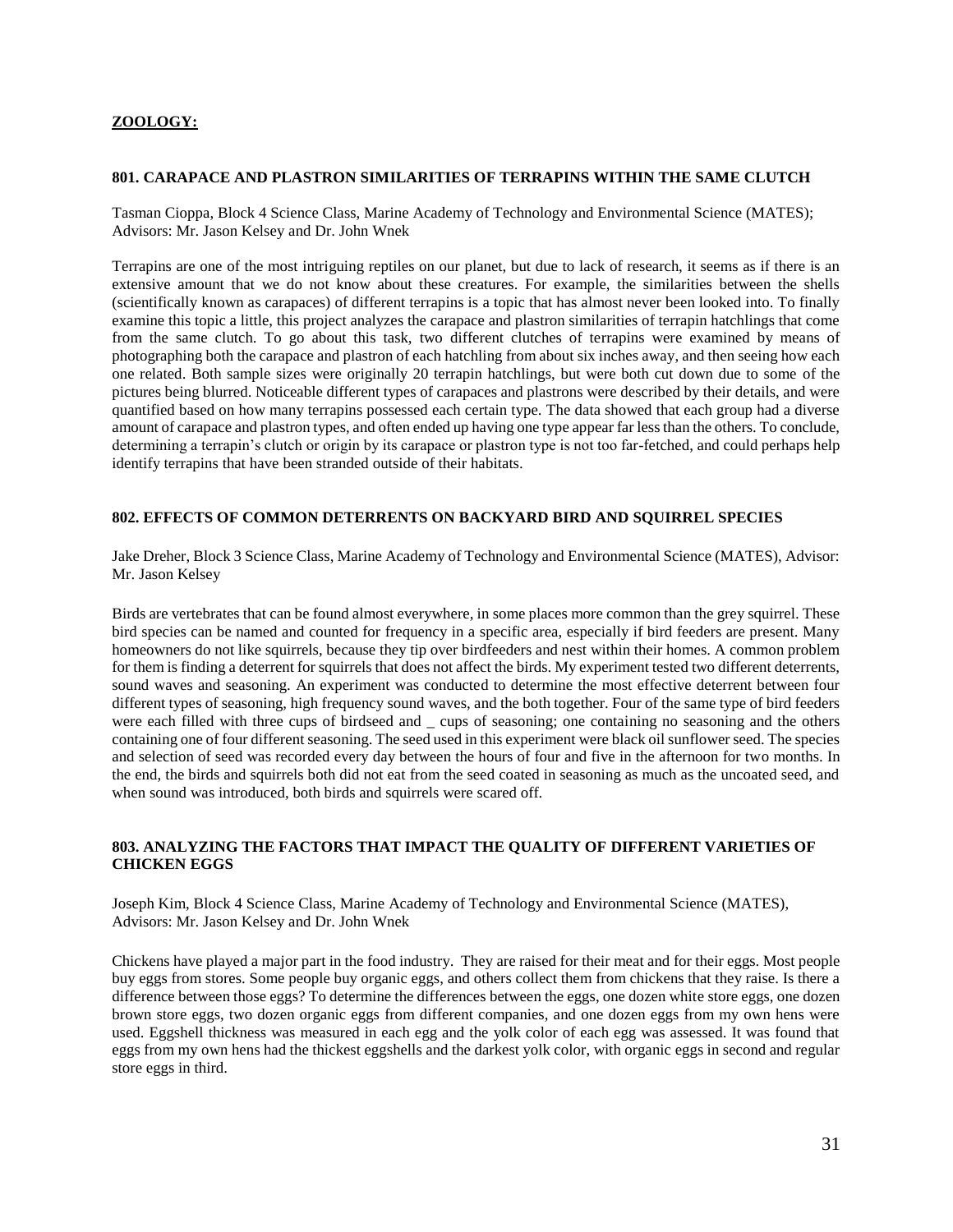#### ZOOLOGY (CONT'D)

#### **804. THE MEMORY SPAN OF THE** *APIS MELLIFERA CARNICA*

Julia Kuzan, Block 1 Science Class, Marine Academy of Technology and Environmental Science (MATES); Advisor: Dave Werner

The Carniolan honey bee, *Apis mellifera carnica,* is a subspecies of the western honey bee that is known for its gentleness, resistance to pests, and overwintering success. After a long period of weather that prevents them from flying, honey bees can be seen reorienting their geographic location outside of their hive. This behavior may indicate that they form new memories from experience. Worker bees were collected from a hive and placed into the refrigerator to onset hibernation. Once the bees were sorted and awake, they were tested six consecutive times for their ability to complete the task of climbing from one jar to the next through a hole in the divider between the jars. When the bee climbed through the opening, it was rewarded with honey. After the data was collected, it was found that the times increased and decreased at no set rate. Due to the lack of a pattern in the times and the small sample size, it was concluded that there is no correlation with the amount of times through the course and the amount of time it took to complete the test.

#### **805. WHAT IS THE EFFECT OF COMPETITION ON THE FOOD SIZE PREFERENCE OF**  *MALACLEMYS TERRAPIN TERRAPIN***?**

Joseph LaPlaca, Block 4 Science Class, Marine Academy of Technology and Environmental Science (MATES), Advisor: Dr. John Wnek

The Northern Diamondback Terrapin (*Malaclemys terrapin terrapin*) is a turtle native to brackish water environments like Barnegat Bay. Obtaining food requires energy, and the energy obtained must be more than the energy expended. The Optimal Foraging Theory states that the animal, in this case being the Northern Diamondback Terrapin, looks for the most energy gained with the least amount of effort possible. Therefore, it is thought that animals will think that there will be less energy expended in groups pursuing small food, rather than pursuing larger food. Turtles were assembled into groups of 1, 5, and 10, and they were given 0.1 grams of each type of food per turtle. It was observed that turtles when in no group, chose to pursue larger food. When they were in groups of more than one, the turtles preferred smaller food. This is important while studying feeding habits of terrapins. It was found that competition makes turtles pursue smaller food when in groups.

#### **806. THE EFFECTS OF WATER ACIDIFICATION ON** *FUNDULUS HETEROCLITUS*

Rebecca Mastrola, Block 3 Science Class, Marine Academy of Technology and Environmental Science (MATES); Advisors: Mr. Dave Werner and Dr. John Wnek

The acidification of water occurs for a variety of reasons, including pollution, increased levels of carbon dioxide, and increased water flow. As the pH of the water lowers, the repercussions for fish become more severe. The species used in this study, *Fundulus heteroclitus* (mummichogs), were separated into two 10 gallon tanks with eight in each one. The control tank had a balanced pH generally between 7.2 and 7.4, while the experimental tank was given  $\frac{4}{5}$ teaspoon of pH down every other day. Over time, the fish in the experimental tank suffered from loss of appetite, decreased activity levels, and a decreased respiration rate. By pH 5.5, it was noted that their gills had expanded more than normal and seemed to be working harder. It was also observed that the dorsal fins on the fish became flimsy. The data collected by the research experiment confirmed that as the water acidifies, the *Fundulus heteroclitus* suffer serious health issues that could potentially be fatal.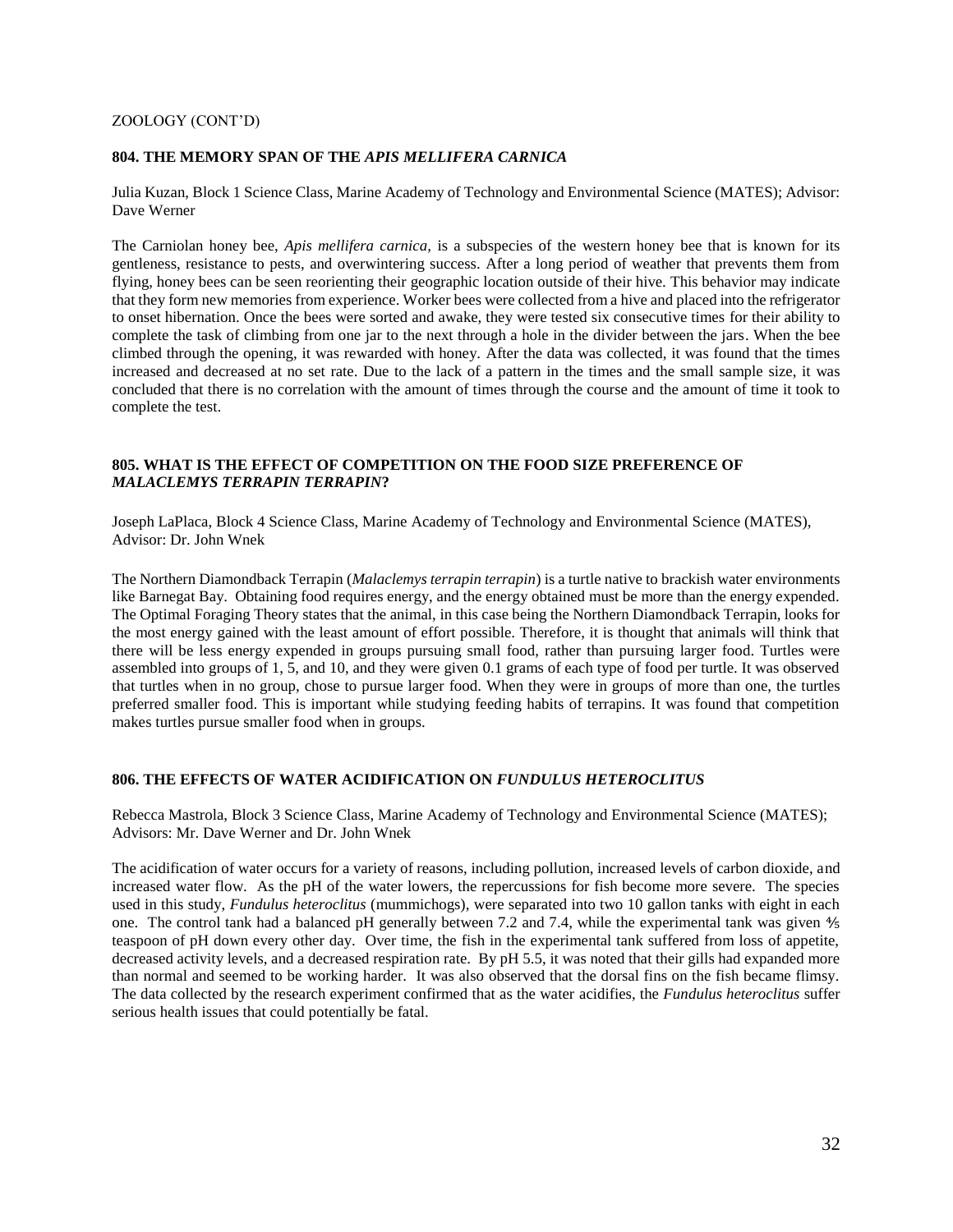#### ZOOLOGY (CONT'D)

#### **807. THE ANALYSIS OF TEMPERATURE VARIATION WITHIN A DORMANT** *APIS MELLIFERA* **HIVE**

Elizabeth Piatkowski, Block 3 Science Class, Marine Academy of Technology and Environmental Science (MATES), Advisors: Mr. Jason Kelsey and Dr. John Wnek

The ubiquitous *Apis mellifera* plays an essential role to the environment. With their recent large population decline, it is important to maintain healthy hives and monitor important indicators, such as temperature. In the winter, when a beehive goes dormant, the bees form a cluster around the queen to maintain heat inside the hive. As winter temperatures vary on the outside of the hive, how does temperature differ within the hive? Do internal temperatures vary with exterior temperatures? In order to find out, temperature data was retrieved from inserted thermocouples. Two different types of hives, Langstroth and Warre, were monitored from November 13, 2016 to January 29, 2017, providing thirty data points per location. The temperature data was analyzed with t-tests, regression tests, and correlation tests to ascertain that temperatures within both hives have a strong, positive relationship with the exterior temperature, and correlate with each other. Both hives showed higher temperatures than the outside air temperature, concluding that honey bees are active in the winter and the dormant hives are thriving.

#### **808. DIRECTIONAL PREFERENCE OF THE DIAMONDBACK TERRAPIN,** *MALACLEMYS TERRAPIN,*  **HATCHLINGS AT BARNEGAT BAY, NJ**

Emma Riley, Block 3 Science Class, Marine Academy of Technology and Environmental Science (MATES); Advisors: Mr. Jason Kelsey and Dr. John Wnek

The Northern Diamondback Terrapin (*Malaclemys terrapin terrapin)* is a native turtle species to the east and Gulf coasts of the United States. In recent years, there have been many conservation efforts for the protection of this species as well as research done to better determine populations. Terrapins nest on shoreline areas along Barnegat Bay and hatchlings emerge from the nests, then make their way to salt marshes. After emergence, do terrapins use visual cues or is there a form of magnetic imprinting that will provide the hatchlings with a sense of direction to the nearest salt marsh? To answer this question, that the hatchlings have a natural directional preference based on the nesting locations, I determined the orientation of 113 terrapin hatchlings from North Sedge Island. Hatchlings were placed in a large circular bin (arena) to determine their directional movement as related to the initial nest site on the Island. Each terrapin was place in the center of the arena, under an opaque contained, then released and monitored to see their first directional instinct. A majority of the hatchlings heading in the direction that the nearest salt marsh was located in on the Island. This study was performed with hatchlings that emerged from eggs in nests on the Island and from hatchlings that emerged from eggs that were incubated at school. It was concluded that there was a correlation based on the location that the terrapins hatched and the direction that they vacate the nest. This study indicates that terrapin hatchlings possess some type of magnetic field detection ability.